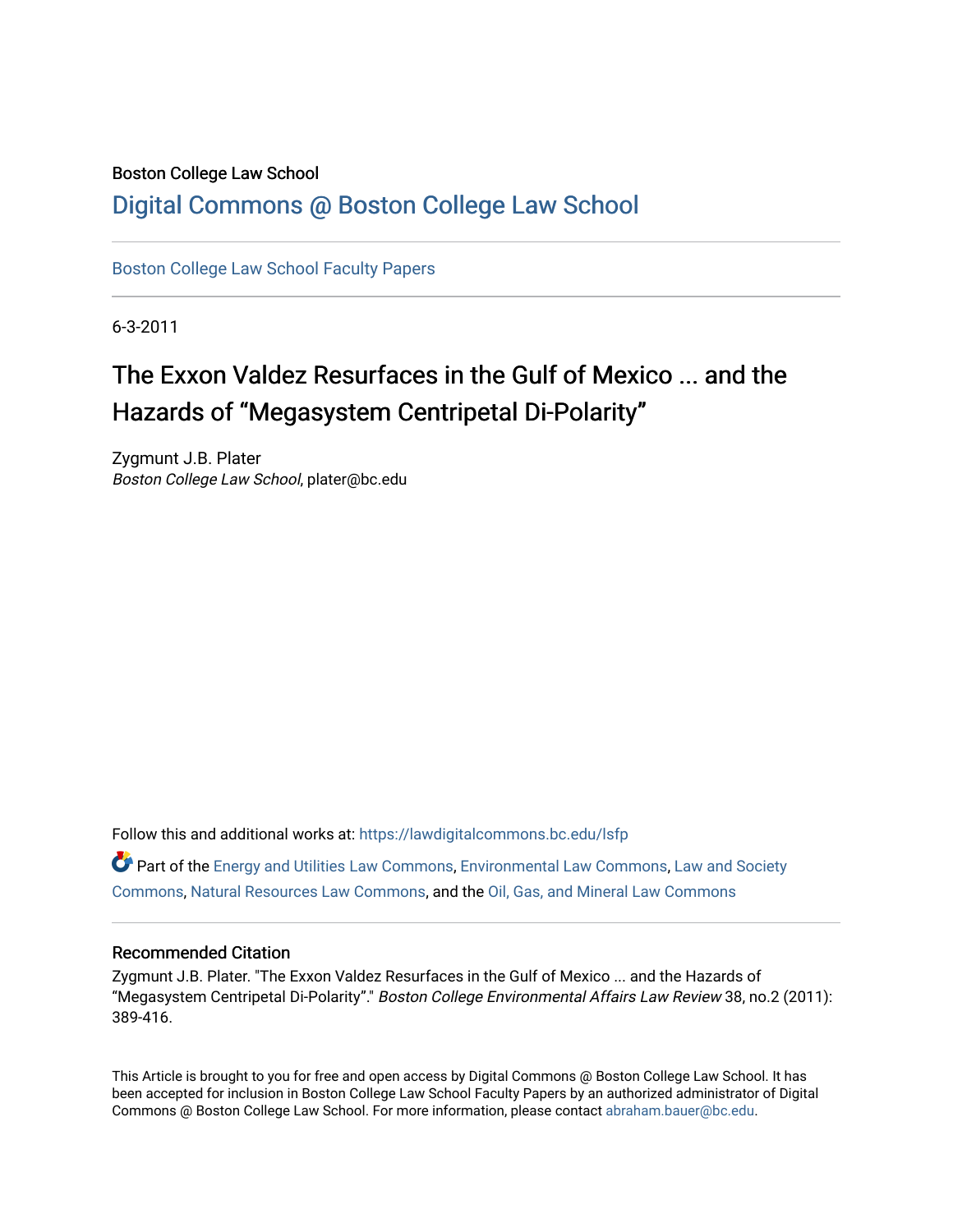# **The Exxon Valdez Resurfaces in the Gulf of Mexico**  ... **and the Hazards of "Megasystem Centripetal Di-Polarity"**

### Zygmunt J.B. Plater\*

#### *38 Boston College Environmental Affairs Law Review 389 (2011)*

**Abstract:** The 2010 BP Deepwater Horizon blowout spill in the Gulf of Mexico shocked the nation with the amount of oil and harm it unleashed upon the Gulf and its natural and human ecosystems. As details of the calamity became available, they revealed frustrating parallels to the 1989 Exxon Valdez oil spill in the Gulf of Alaska in terms of causation and impaired response capability. Similar systemic deficits characterized the actions of corporate managers and state and federal regulators in the oil industry of both Gulfs. In a "di-polar" system where industry and government regulators are supposed to counterbalance one another, but instead come too close together, responsible overall management of operations and risks suffers. The lessons and recommendations incorporated in the 1990 Alaska Oil Spill Commission's Final Report on the Exxon Valdez spill, including watchdog citizen councils, were highly germane but largely ignored or forgotten in the decades between the Alaska Report's release and the 2010 BP tragedy. This Article reviews the Gulf of Mexico spill in light of the Gulf of Alaska spill, and notes how this time around we must finally learn how to deal more seriously with the megarisks posed when di-polar convergences occur in these megasystems of hydrocarbon production and transport.

#### 1

 <sup>\*</sup> Professor of Law, Boston College Law School. The author chaired the State of Alaska Oil Commission's legal task force after the 1989 wreck of the M.S. Exxon Valdez. This Article is built upon a shorter piece, *Learning From Disasters: Twenty-One Years After the* Exxon Valdez *Oil Spill, Will Reactions to the Deepwater Horizon Blowout Finally Address the Systemic Flaws Revealed in Alaska?* (*available at* http://www.elr.info/articles/vol40/40.11041.pdf, published as part of an Environmental Law Institute Report. Both pieces benefited from the help, gratefully acknowledged, of two research assistants, Brendan Boyle and Joseph Horton, both of the Boston College Law School Class of 2012. The views expressed here, other than those cited to the Commission and other sources, are the author's own and not those of the Commission or of my research assistants. Given the on-rolling current events underlying this present analysis, a number of citations herein are necessarily given to press accounts which may be revised with further information. While noting this caveat, it is evident that many solid journalistic reports have come from the oiled waters and beaches of the Gulf, and that over time the factual record will, of course, be substantially deepened by historical vetting.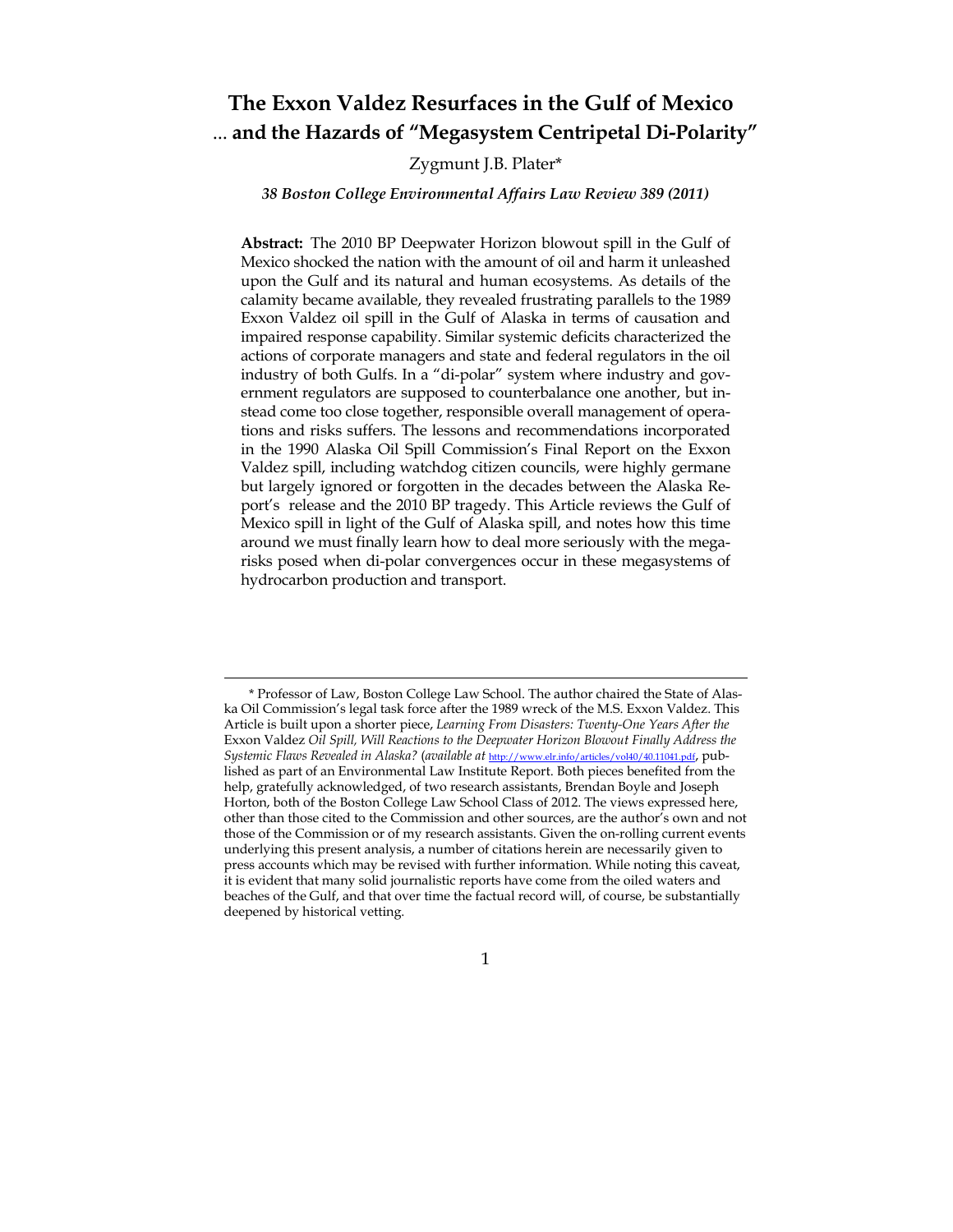#### Introduction

 Twenty-one years ago, after the calamitous Exxon Valdez oil spill in Alaska's Prince William Sound, the pervasive systemic flaws—that made a major calamity in the Gulf of Alaska not just possible, but probable1—were largely cloaked behind the figure of a captain with a drinking problem.2 By any analysis, the Gulf of Mexico calamity, almost twenty times larger than the Exxon Valdez spill, $3$  was, like the 1989 spill, a systemic dysfunction resulting from marked shortcomings of industry and government regulation in multiple aspects of the overall oil production and transport process, not an exceptional anomaly attributable to just one well, one company, or one dereliction.4

should be noted that there are marked physical differences between the two spills. No oil spill, of course, like no coastal setting, is exactly like any other. The shores of coastal Alaska are very different from the reedy marshes and beaches of the Gulf coast in ecology and climate. Oiled sandy beaches may be easier to clean than cobbled stone beaches where the oil penetrates deeply. Marshes, however, are far more problematic. Plater, *supra* note 3, at 11,042 & n.5. Warmer temperatures can break down oil faster. Cassie Rodenberg, *How Oil Breaks Down in Water*, Popular Mechanics (May 7, 2010 11:21 AM),

 <sup>1</sup> *See* Alaska Oil Spill Comm'n, Final Report: SPILL: The Wreck of the Exxon Valdez: Implications for Safe Transport of Oil 206 (1990) [hereinafter Alaska Comm'n Report], *available at* http://www.arlis.org/docs/vol1/B/33339870.pdf. The Alaska Commission issued an extensive final report with appendices, available through the Alaska Resources Library and Information Services website, http://www.arlis.org/docs/vol2/a/EVOS\_FAQs.

pdf. 2 *See* Alaska Comm'n Report, *supra* note 1, at 7.

<sup>3</sup> *See* Zygmunt J.B. Plater, *Learning from Disasters: Twenty-One Years After the* Exxon Valdez *Oil Spill, Will Reactions to the Deepwater Horizon Blowout Finally Address the Systemic Flaws Revealed in Alaska?* 40 Envtl. L. Rep. 11,041, 11,041 n.2 (2010). The Exxon Valdez spill is generally reported as having released approximately 250,000 barrels, or almost eleven million gallons, of crude oil. *See* Alaska Comm'n Report, *supra* note 1, at iii. Estimates of the total oil released in the Gulf have been contentious; however, the government now estimates that the BP Deepwater blowout spill now appears to have released roughly five million barrels, at a rate between 50,000 to 60,000 barrels per day from April 20, 2010, until a top cap was applied on July 15, 2010. *See* Nat'l Comm'n on the BP Deepwater Horizon Oil Spill & Offshore Drilling, Deep Water: The Gulf Oil Disaster and the Future of Offshore Drilling 146–47, 167 (2011) [hereinafter BP Commission Report]. It appears that BP will challenge this estimate because, among other reasons, fines are based on the total oil released. *See* Robert L. Cavnar, *BP Wins: EPA Will Agree to Cut Oil Spill Estimate*, Huffington Post (Feb. 2, 2011, 9:07 AM), http://www.huffingtonpost. com/robert-l-cavnar/bp-wins-epa-will-agree-to\_b\_817327.html. 4 Though the systemic similarities of the two spills are the focus of this analysis, it

http://www.popularmechanics.com/

science/energy/coal-oil-gas/oil-spill-water-chemistry. The winds and currents of the Gulf of Mexico are more complex than in the Gulf of Alaska. *See* Pete Spotts, *Gulf Oil Spill Driven by Complex Ocean Currents and Eddies*, Christian Sc. Monitor (May 15, 2010), http://www.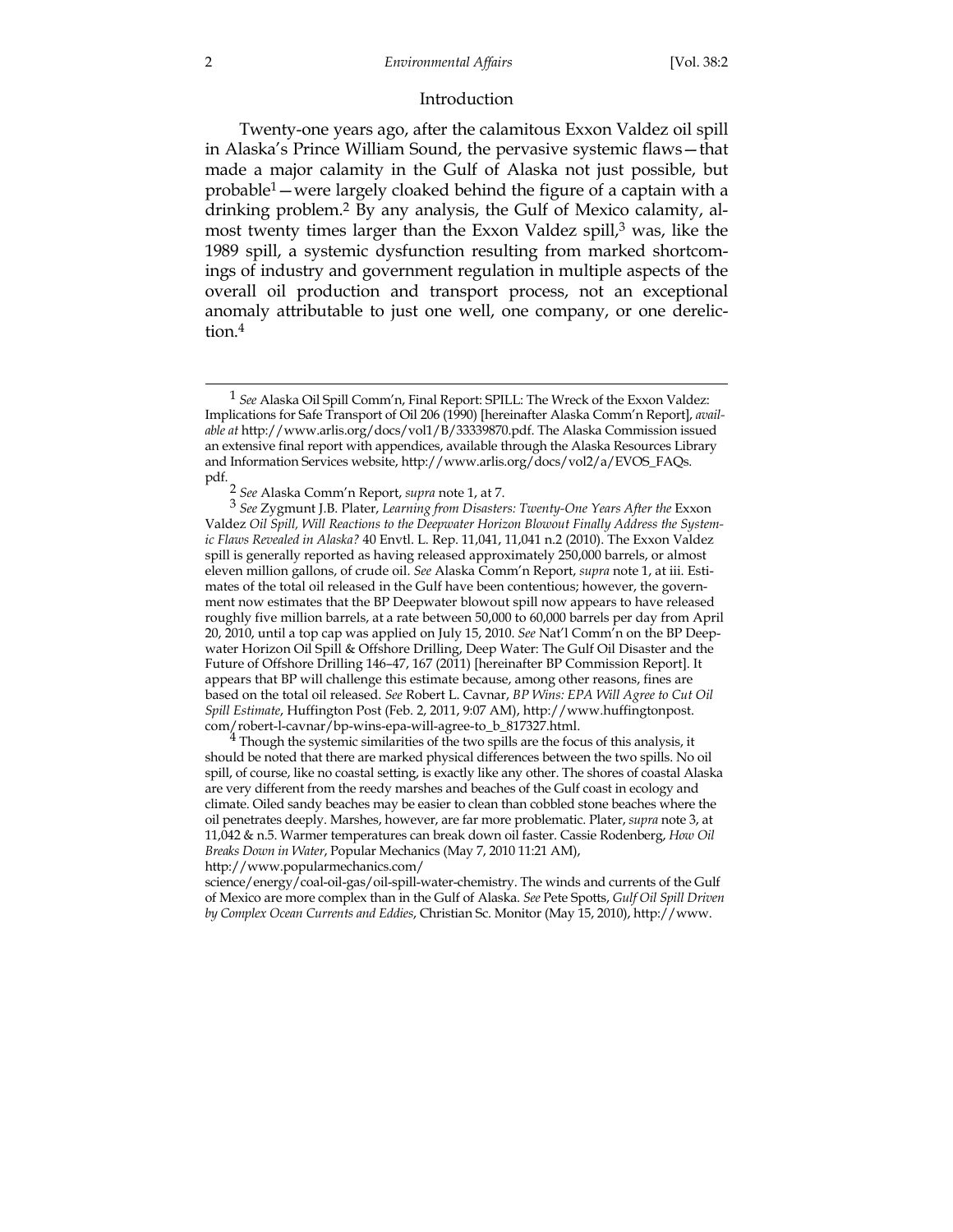The system of oil production and transport in the Gulf of Mexico area, as in Alaska, is a sprawling, complex, multi-corporation, multiagency megasystem, presenting multiplied points of risk and magnified potential for a mega-catastrophe.<sup>5</sup>

 The central proposition of this Article, and a primary recommendation of the State of Alaska Oil Spill Commission in 1990, is that megasystems, with the potential for mega-catastrophe, require significant expansion of institutional perspectives beyond the traditional default configuration of public-private industry governance.6 The standard governance design in modern society, including governance of megasystems like the oil production and transportation sphere, is implicitly a "di-polar" arrangement<sup>7</sup> — a public-private societal governing structure comprised of two theoretically counter-balancing estab-

The Exxon Valdez oil spill soiled a coastal impact zone inhabited by no more than 30,000 people, with a sparse economy and only one state jurisdiction. Plater, *supra* note 3, at 11,042. The Gulf of Mexico's affected coastal impact zone is home to nearly fourteen million people (if including the coastal impact zone population of Texas) with a complex coast-oriented economy in five separate states. U.S. Census Bureau, P25–1139, Coastline Population Trends in the United States: 1960 to 2008, at 9 (2010). In the Gulf of Mexico the defendants' financial liability is likely to be commensurately much larger than Exxon's payout in Alaska. Plater, *supra* note 3, at 11,042. Exxon paid roughly \$5 billion compensatory settlements of \$507.5 million paid to private and municipal plaintiffs, which doubled in punitive damages after *Exxon Shipping v. Baker*, 554 U.S. 471 (2008), \$30 million in interest, criminal fines of \$25 million, plus \$125 million in criminal restitution, \$900 million in civil settlement with Alaska and theUnited States, and approximately \$2.4 billion in remediation expenses. Some of these amounts appear to have been covered by insurance or offsets. A precedent-setting Exxon Valdez "re-opener" clause was triggered in 2006 by Alaska's request for an additional \$92 million for ecological damages. *See* Plater, *supra* note 3, at 11,042 & n.6. *See generally* William H. Rodgers, Jr. et al., *The* Exxon Valdez *Reopener: Natural Resources Damage Settlements and Roads Not Taken*, 22 Alaska L. Rev. 135 (2005) (urging the State of Alaska and the United States to seek enforcement of

<sup>5</sup> *BP Played Central Role in Botched Containment of 1989 Exxon Valdez Disaster*, Democracy Now (May 26, 2010),

http://www.democracynow.org/2010/5/26/bp\_played\_central\_role\_in\_botched. 6 *See generally* Alaska Comm'n Report, *supra* note 1, at v, 129, 139–40.

 $<sup>7</sup>$  I have adapted the description of the standard model of traditional modern societal</sup> governance as *"di-polar*,*"* from a phrase used by Professor Lon Fuller in a slightly different context. *See* Lon L. Fuller, *The Forms and Limits of Adjudication*, 92 Harv. L. Rev. 353, 383 (1978); Zygmunt J. B. Plater, *Dealing with Dumb and Dumber: The Continuing Mission of Citizen Environmentalism* 20 J. Envtl. L. & Litig. 25 (2005). On one pole is the market dynamo that drives our economy, generating innovation, wealth, jobs, culture, and negative externalities like pollution as well—and on the other, government agencies hold the primary role and responsibility of counterbalancing the excesses of the marketplace economy.

csmonitor.com/USA/2010/0515/Gulf-spill-oil-driven-by-complex-ocean-currents-andeddies.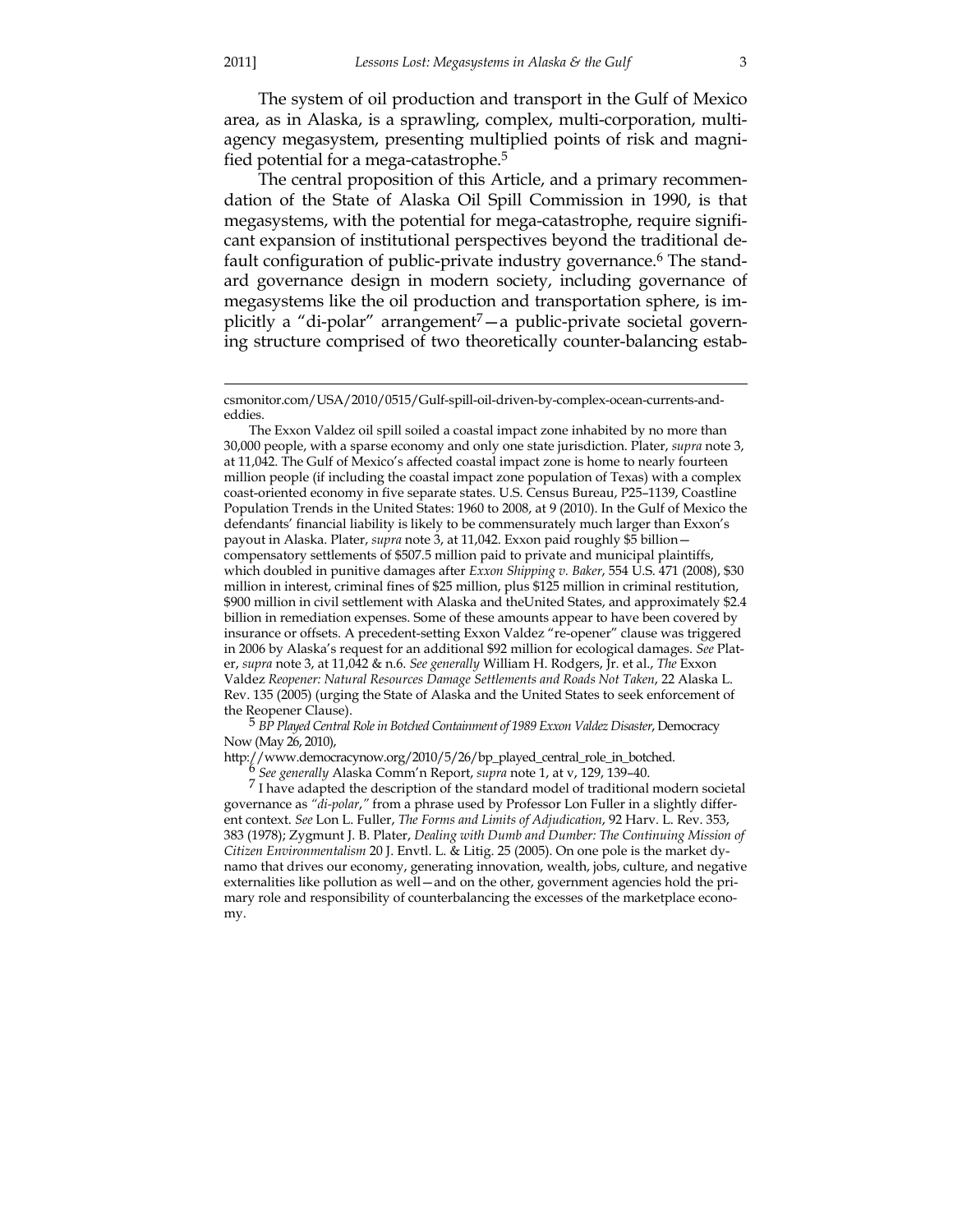lishments. On one side are the industry players in the marketplace, generating jobs, technology, wealth, and political power. On the other side are regulatory agencies, state and federal, tasked with monitoring the industry and protecting the public from industry's market failure externalities. As the Exxon Valdez spill revealed, however, and as decades of political scientists have described as "iron triangles"8 and "agency capture,"9 the counter-balancing "poles" too often incline centripetally<sup>10</sup> into each other. The industry and agency players are too easily pulled together into a combined culture of complacency, collusion, and neglect.<sup>11</sup>

9 In political science, "agency capture" is a well-known tendency of industry-agency convergence, and is part of the iron triangle phenomenon. A regulatory agency created in the fervor of a popular movement to regulate some designated problem may begin its life energetically pursuing the overall public interest, but over time its initiative gradually may be eroded into narrower views, intimately linked with the industry and problems it was intended to solve. *See* Richard B. Stewart, *The Reformation of American Administrative Law*, 88 Harv. L. Rev. 1669, 1684–87 (1975). Justice William O. Douglas said that "as I told my old friend, . . . Franklin Delano Roosevelt, . . . he should make every regulatory agency terminate after ten years. That's all the time they'll have to be effective before they are tamed." The author recalls Justice Douglas saying this to a class of his at the University of Tennessee (spring semester 1974); according to the author's recollection, on other occa-

sions Douglas reportedly stated the optimal agency lifetime as five years, not ten. <sup>10</sup> Centripetally: "moving or tending to move toward a center." Oxford American Dictionary and Thesaurus 225 (2003). 11 *See* Alaska Comm'n Report, *supra* note 1, at 5, 186, 205–06.

[A] general complacency had come to permeate the operation and oversight of the entire system. . . . Privatization and self-regulation in oil transportation contributed to the complacency and neglect that helped cause the wreck of the Exxon Valdez. . . . Success bred complacency; complacency bred neglect; neglect increased the risk—until the right combination of errors finally led to an accident of disastrous proportions. All parties—the shippers, Alyeska, the Coast Guard and the State of Alaska—shared in the compla-

 $8$  The concept of "iron triangles" is a political science rubric that offers broad utility in understanding how modern government in reality functions, which often doesn't resemble the process described in civics textbooks. "Iron triangles" are formed by the relationship among a *regulated industry*, the *governmental agency (or agencies)*, and the *bloc of legislators* that hold especially strong affinities for that industry sector, typically served by a specialized cadre of lobbyists. *See, e.g.*, Fred Powledge, Water: The Nature, Uses, and Future of Our Most Precious and Abused Resource 286–89 (1982). Each point of the triangle looks out for and serves the other two points in political and economic terms. *See id.* The narrowed, focused interests of each of these triangles creates a powerful political status quo in their sector of governance, each point of the triangle motivated by its own intricate system of rewards. *See id.* In government as well as geometry, triangles are the strongest of all geometric shapes. The "iron triangle" term has useful descriptive application in a wide variety of special interest settings, some more benign than others. *See id.* There are iron triangles for mining, timber, chemicals, ranching and rangelands, highway construction, public works pork barrels, the defense procurement industry, as well as for education, medicine and hospitals, sewage treatment, NASA, and more. *See id.*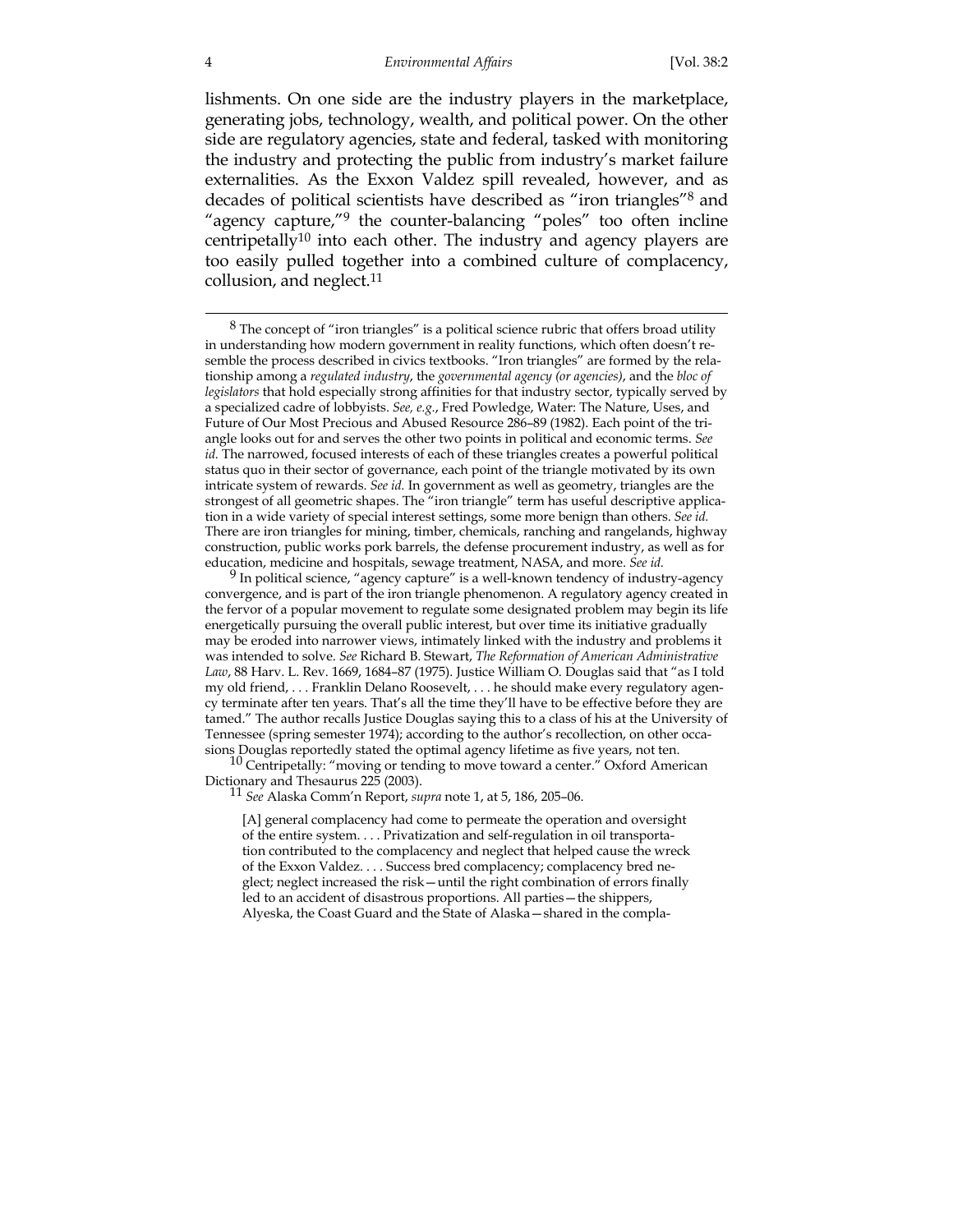The major oil spill calamities in the two Gulfs have demonstrated that the standard di-polar governance model for oil megasystems produces a complex but poorly coordinated, insufficiently vigilant, risk-prone plexus that cannot be relied upon for human or ecological safety. This failing is only multiplied as drilling pushes ever farther and deeper to develop hydrocarbons.

 To reform the problematic inertias observed within the Alaska oil megasystem, the Alaska Commission made fifty-nine substantial recommendations, more than half of them relevant to oil megasystems beyond Alaska.12 One of the more significant recommendations was the call for creation of unique citizen councils.13 The Commission urged that the traditional public-private management arrangement be significantly expanded by institutionalizing a savvy citizen watchdog presence within the system—regional citizen advisory councils (RCACs).14 The Oil Pollution Act of 1990 (OPA-90) incorporated that recommendation for Alaska waters,<sup>15</sup> and the experience of RCACs in Alaska shows the promise and the challenges of integrating citizen action.16

 The Commission's innovative recommendation to create RCACs not only changed the public management perspectives of oil production and transport in Alaska, $17$  it also provides a potentially instructive model for managing oil production and other industrial megasystems in modern industrial democracies. Properly designed and implemented, RCACs provide a pluralistic structural design for governing, breaking up the centripetal tendencies of the usual agencyindustry di-polar system. The 2011 Report to the President by the Na-

*Id.*

12 *See id.* at 129–71.

<sup>13</sup> *See id.* at 139–40 (Recommendation 12). 14 *See id.* at 131 (Recommendation 3); *see also id.* at 139–40 (Recommendation 12), 146 (Recommendation 26), 163 (Recommendation 49). 15 33 U.S.C. § 2732(d) (2006). 16 *See infra* Part III.

environmentallaw (follow "Boston College Law School Land & Environmental Law Program Submission to the National Commission on the BP Deepwater Horizon Oil Spill and Offshore Drilling" hyperlink).

cency that produced this result. . . . [There was] a low level of vigilance and a discomforting level of comfort between the industry and Coast Guard regulators. State regulation had been withdrawn.

<sup>17</sup> Joseph Horton, Citizen Watchdogs: Insulating Regional Citizen Advisory Councils—Lessons Learned from the RCACs of Prince William Sound and Cook Inlet, D.105, at 3–5 (Nov. 5, 2010) (unpublished research memorandum), *available at* http://www.bc.edu/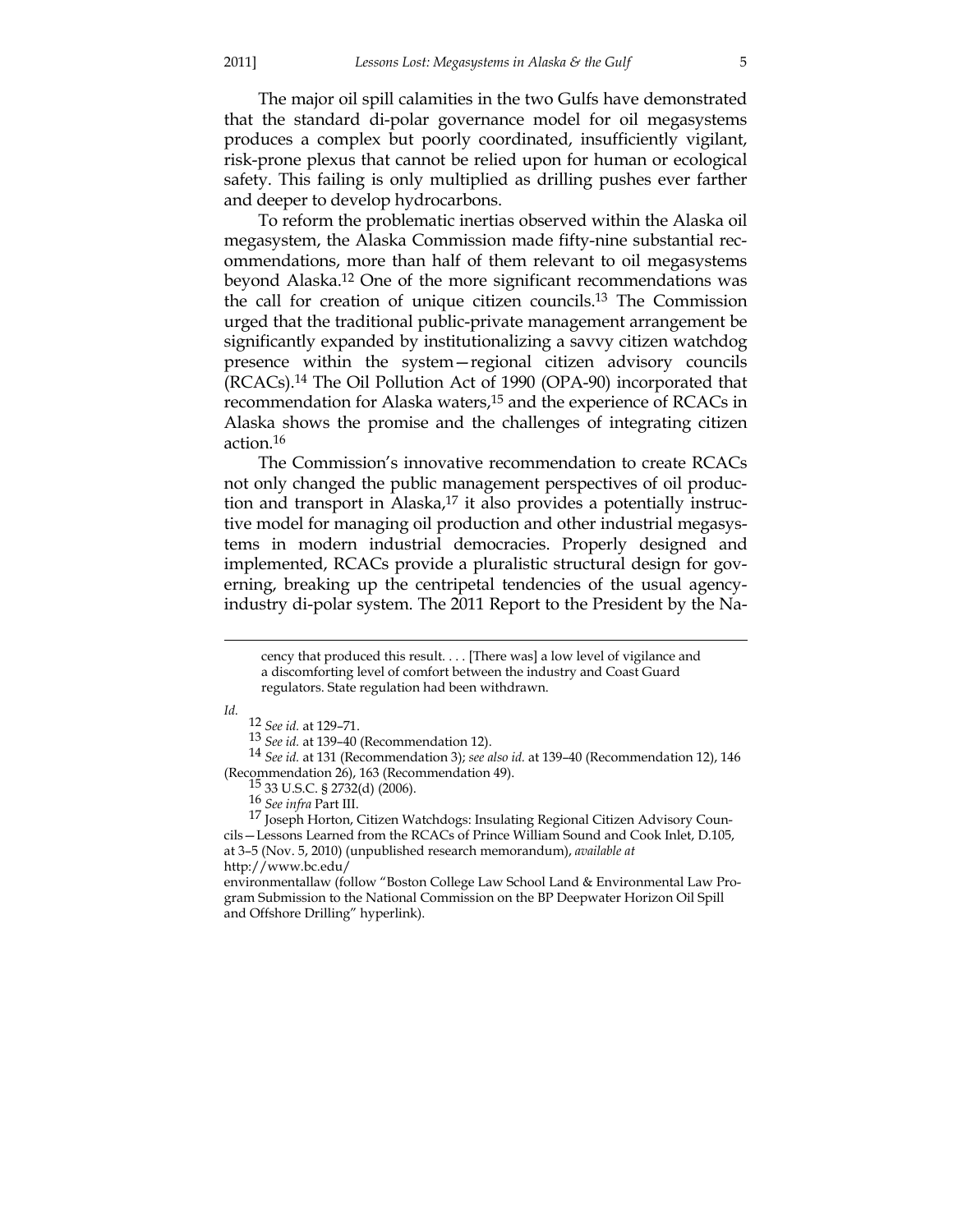tional Commission on the BP Deepwater Horizon Oil Spill and Offshore Drilling ("National Commission") proposes to bring the innovative RCAC concept to the Gulf.18

 The hard systemic lessons learned twenty-one years ago in Alaska were largely forgotten or diluted over subsequent years, even the few Alaska Commission recommendations that were partially incorporated into OPA-90.19 The question for national energy law and policy now is whether, this time around, we will acknowledge and implement the lessons for hard systemic change largely avoided two decades ago. There are many promising areas for reform, as noted in the work of the National Commission.20 The innovative RCACs constitute one significant potential improvement in the oil megasystem. The Deepwater Horizon tragedy will be a doubly disastrous occasion if it does not produce systemic changes for the future, as the Exxon Valdez spill markedly failed to do. As White House Chief of Staff Rahm Emanuel said in another context, "You never want a serious crisis to go to waste." <sup>21</sup>

#### I. Megasystems

 Analyzing the role of oil production and transport in the life of modern society, the Alaska Commission described its broad and deep complexity as a "megasystem":

[The world's oil companies] have created a megasystem that carries oil from wellheads in the far corners of the earth to refineries in its major industrial centers. But this megasystem is fragile. It requires careful scrutiny from outside the industry in design, construction and operation. When it fails...entire coastlines are at risk. ...Alaskans assume such peril daily....Other Americans on three coasts face just as ominous a threat.... What will reduce these risks? Obviously, the present system, providing minimum penalties for creating massive environmental damage, has not deterred the industry from putting the coasts and oceans of the world at continual risk. The system calls out for reform. The mission of this commission is to explain what must be done and why.<sup>22</sup>

 <sup>18</sup> *See* BP Commission Report, *supra* note 3, at 212, 268–69, 281.

<sup>19</sup> Joe Stephens, *Lessonsfrom Exxon Valdez Spill Have Gone Unheeded*, Wash. Post (July 14, 2010), http://www.washingtonpost.com/wp-<br>dyn/content/article/2010/07/13/AR2010071306291.html.

<sup>&</sup>lt;sup>20</sup> See BP Commission Report, *supra* note 3, at 249–91.

<sup>21</sup> Gerald F. Seib, *In Crisis, Opportunity for Obama*, Wall St. J., Nov. 21, 2008, at A2. 22 Alaska Comm'n Report, *supra* note 1, at v.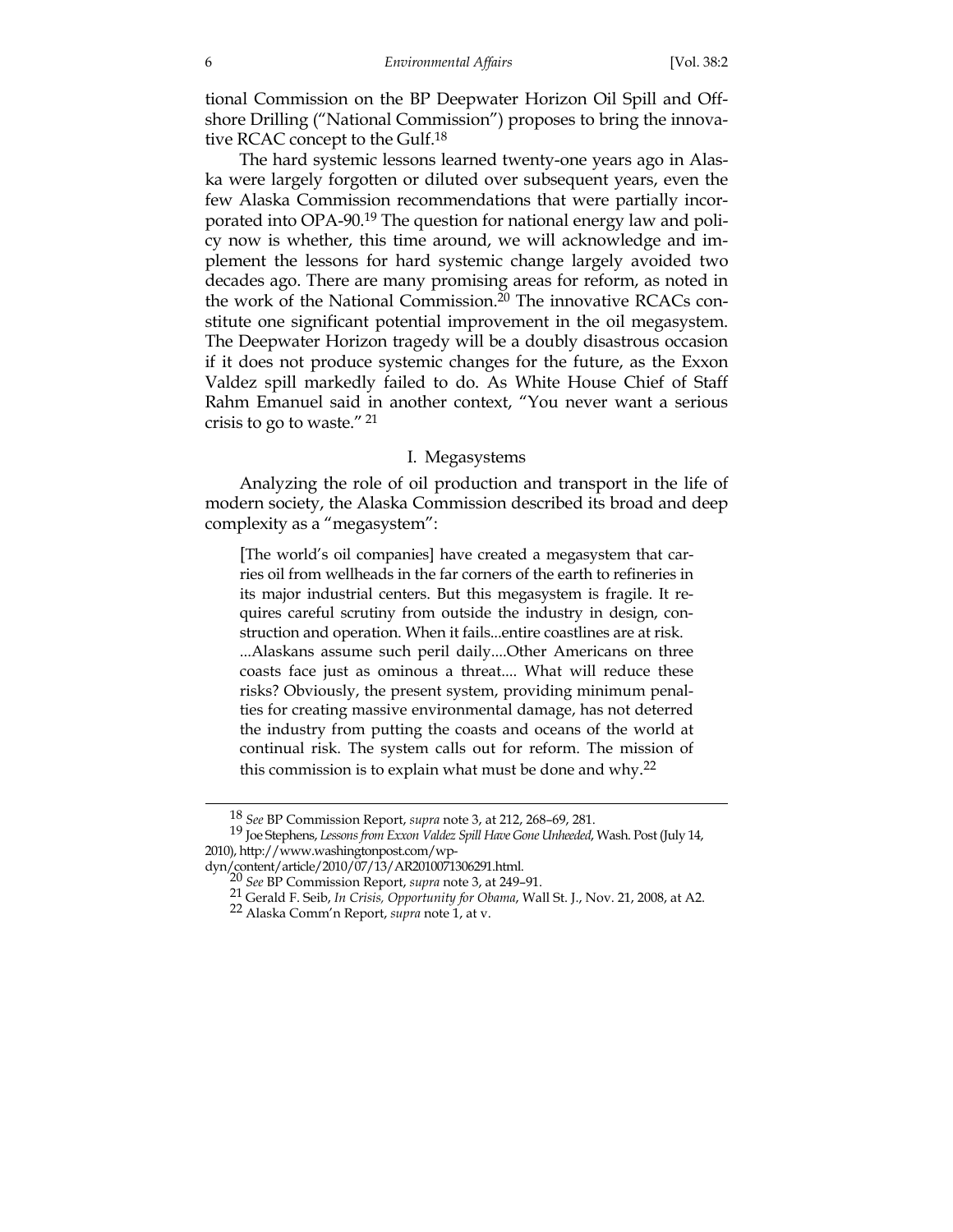The BP blowout in the Gulf reflects virtually the same interconnected megasystem complexities and the same lack of unitary oversight, inconsistent vigilance, and shortcutting as revealed in Alaska in the aftermath of the Exxon Valdez spill. The Alaska Commission concluded that the tragic incident was not primarily attributable to a captain's drinking, but rather that an accident of that nature and caliber was probably inevitable.23 As the Alaska Commission concluded, the Exxon Valdez spill was the predictable result of a megasystem that had developed a pervasive culture of complacency, collusion, and neglect.24 But for the most part these lessons were subsequently forgotten or diluted.25 As the Alaska Commission gathered research and evidence in the aftermath of the Exxon Valdez spill, however, the commissioners were repeatedly confronted with examples of deficiencies throughout the corporate and governmental management of the sprawling interconnected aggregation of elements that was the Alaska oil enterprise.26

 The Alaska Commission's report, instead of merely focusing on the 1989 calamity's tanker transport element as initially planned, ultimately addressed issues that presented serious risks throughout all stages of the oil production and transport process. Problematic concerns were identified stretching from the various oil production areas on Alaska's North Slope, across 800 miles of pipeline and pumping stations, across three mountain ranges, to the large tank farm holding facilities, onto the wharves—where tanker loading crews had been cut back to save money—and along a 2000-mile tanker route to refineries at Long Beach, California.<sup>27</sup> Throughout that megasystem, risky cost-

27 *See* Alaska Comm'n Report, *supra* note 1, at 5; *Pipeline Facts*, Alyeska Pipeline Service Co., http://www.alyeska-pipe.com/pipelinefacts.html (last updated May 28, 2010). According to the Alaska Commission's Chairman and Executive Director, the Commis-

<sup>&</sup>lt;sup>23</sup> *See id.* at 7 ("It was the result of the gradual degradation of oversight and safety practices that had been intended, 12 years before, to safeguard and backstop the inevitable mistakes of human beings."). 24 *See id.* at 206.

<sup>25</sup> Stephens, *supra* note 19.

<sup>26</sup> *See generally* Alaska Comm'n Report, *supra* note 1, at 129–71 (Findings and Recommendations). The deficiencies are noted throughout the Report text and reflected in the Recommendations as deficits requiring reform: the need to compensate for deficiency in prevention safety prioritizing (see Recommendation 1, 2, 4, 6, 8); need for best available technology in corporate and agency implementation (Recommendation 7); need for better state agency vigilance over corporate practices (Recommendations 10, 14–17, 25, 43–46); need for better federal agency presence in overseeing corporate practices (Recommendations 29–31); deficiencies in environmental safety reporting (Recommendation 33); deficiencies in governmental and corporate incident response planning (Recommendations 14, 18, 22, 38–45, 48–51). *See id.*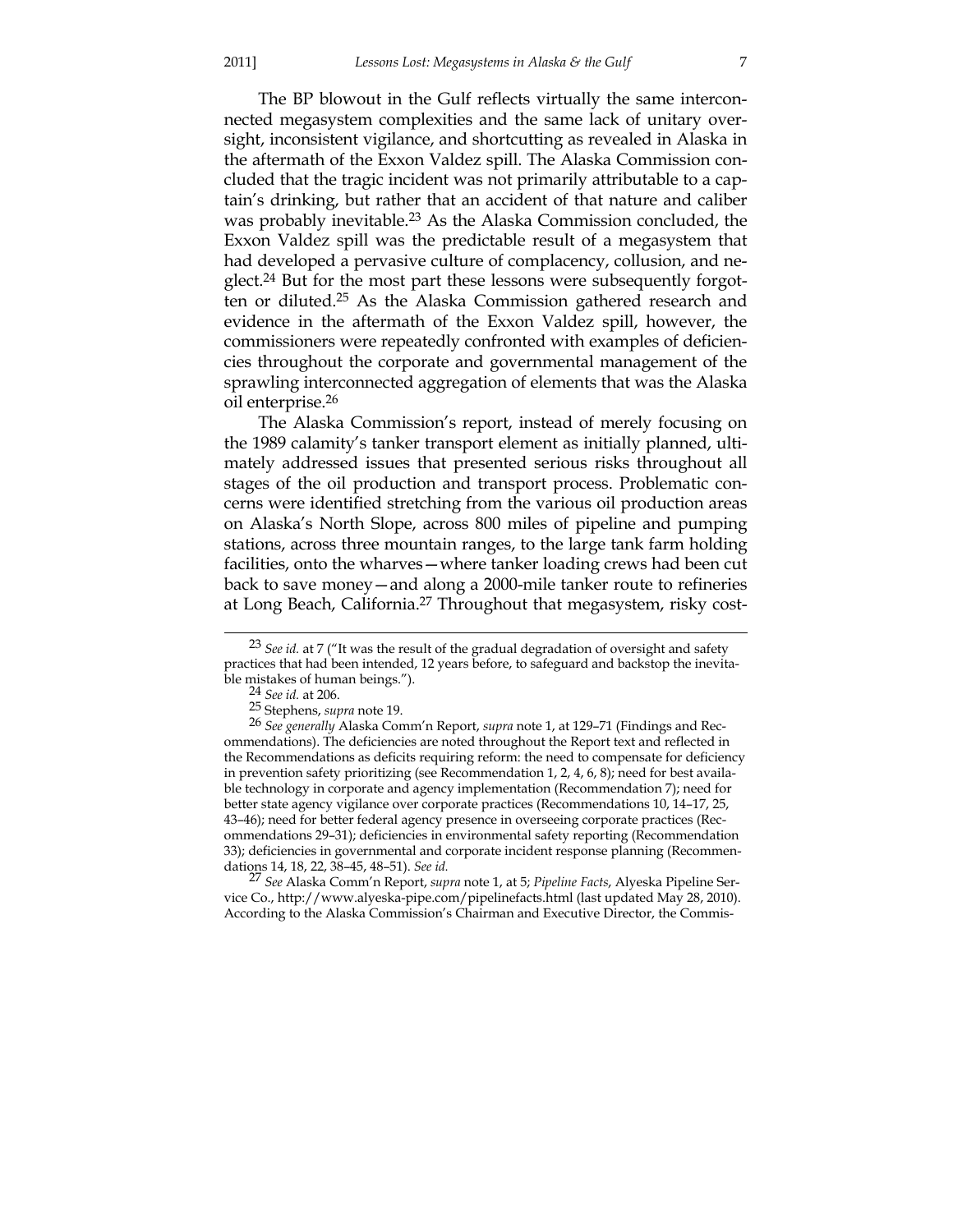cutting by Alyeska, the industry consortium—dominated in fact by BP28—that ran the Alaska oil system, and the acquiescence of undervigilant government agencies, driven by profits, politics, and the necessities of oil supply, made breakdowns in operations and response possible.29

 As ongoing investigations in the aftermath of the BP Deepwater Horizon blowout spill have revealed, there are fragilities and serious points of risk throughout the Gulf of Mexico oil megasystem as well,<sup>30</sup> and not just for wells at great depth. The BP Deepwater Horizon blowout was not an exceptional anomaly.<sup>31</sup> Here is the apparent syllogism:

A rough map graphic submitted to the Alaska Commission by the Boston College Exxon Valdez student research group, and used in some of the Commission discussions, illustrated the different interconnected sectors that constituted an integrated system with risks (often including catastrophic risks) throughout. *See* Bos. C. L. Sch. Land & Envtl L. Program Submission to the Nat'l Comm'n on the BP Deepwater Horizon Oil Spill & Offshore Drilling, app. D.100 (Nov. 5, 2010), *available at* http://www.bc.edu/environmentallaw (follow "Boston College Law School Land & Environmental Law Program Submission to the National Commission on the BP Deepwater Horizon Oil Spill and Offshore Drilling" hyper-

link).  $^{28}$  BP, at the time of the Exxon Valdez spill, had a 50.01% controlling interest within the seven-corporation Alyeska consortium, which meant that the Alyeska consortium's operational decisions, much criticized by the Alaska Commission report, were driven by BP's majority position. *See* Noaki Schwartz, *BP Had a Key Role in the Exxon Valdez Disaster*, ABC News, May 25, 2010,

http://www.pottsmerc.com/articles/2010/05/25/news/doc4b fbbfae49ac8813211300.txt.

29 *See* Zygmunt J.B. Plater, *A Modern Political Tribalism in Natural Resources Management*, 11 Pub. Land L. Rev. 1, 6–10 (1990). These cost-cutting, risk-enhancing measures contributed substantially to causing the Alaska spill, including the exhaustion of tanker crew personnel and inadequate radar, and to major deficiencies in response capabilities after the spill occurrence. *Id.*; *see also* Alaska Comm'n Report, *supra* note 1, at 35 ("Although the U.S. Coast Guard promised to push for both systems, by the time the oil was flowing in 1977 the agency had not installed either full-coverage radar or any other electronic surveillance in the sound."). 30 *See* BP Commission Report, *supra* note 3, at vii, 2, 62, 71, 78–83, 140, 174–96.

31 *See id.* at 122. The Commission found that the Minerals Management Service (MMS) lacked the resources, experience, and training to adequately ensure safe oil platform operations. *Id.* at 57, 126–27. The "root causes [of the BP Deepwater Horizon Oil Spill] are systemic and, absent significant reform in both industry practices and government policies, might well recur. The missteps were rooted in systemic failures by industry management (extending beyond BP to contractors that serve the industry), and also by failures of government to provide effective regulatory oversight of offshore drilling." *Id.* at 122–23.

sion found deficiencies throughout the oil extraction and transport megasystem, and that is why the commissioners ultimately widened the focus from just addressing tanker transport. "But I wish we'd gotten more about pipelines into OPA-90," said the Chairman. Telephone interview with Walter Parker, Chairman, Alaska Oil Spill Comm'n (Mar. 17, 2011); Telephone interview with John E. Havelock, Executive Director, Alaska Oil Spill Comm'n (Mar. 17, 2011).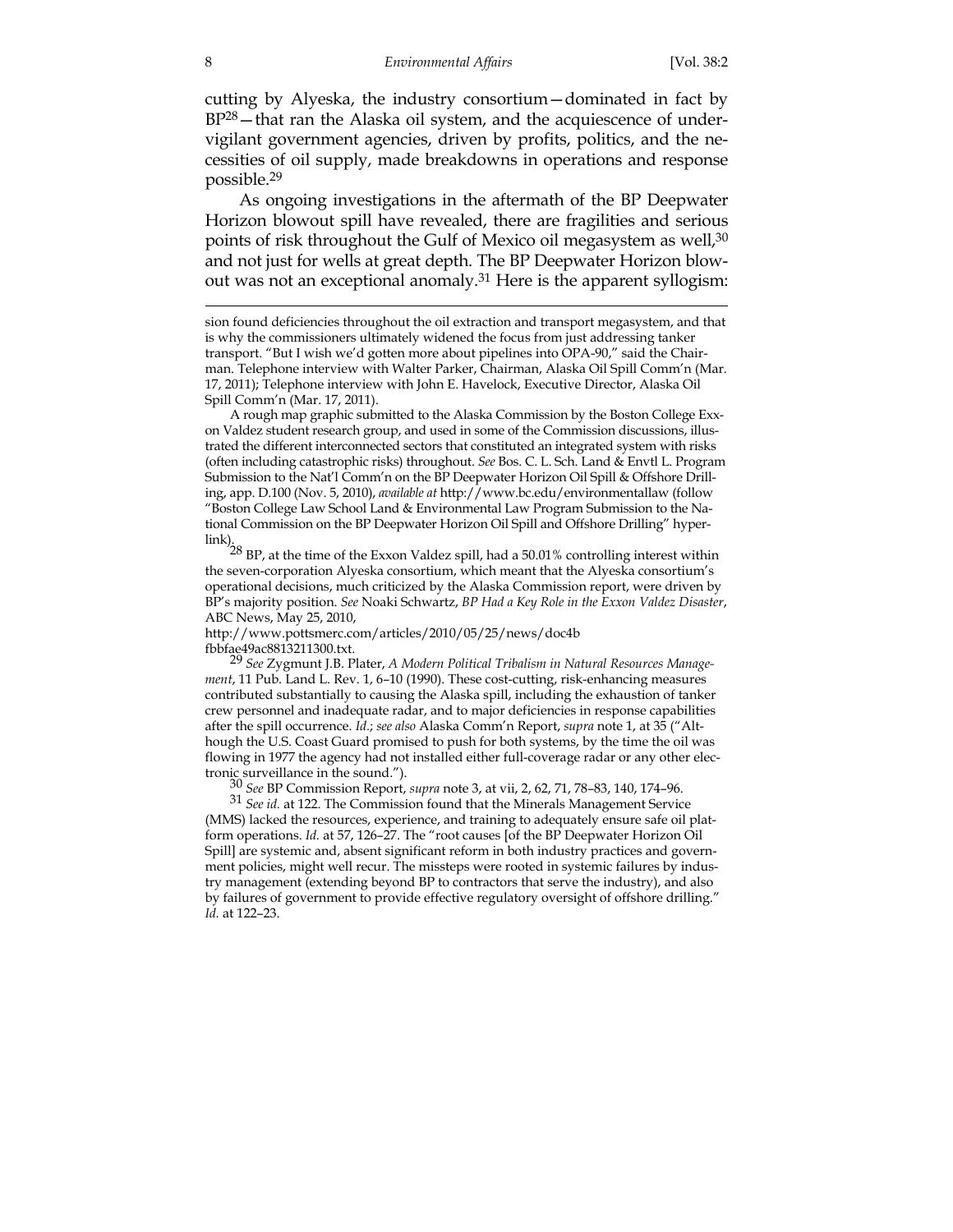the greater the size, complexity, and technical sophistication of the elements of a megasystem, the greater the risk of mega-catastrophe and the greater the need for extreme vigilance in design, coordination, and operation. Yet the bigger such megasystems become, the harder it is for corporate managers and government agencies alike to see, keep track of, and manage the cumulative mass of critical points of risk. Likewise, the bigger the megasystem, the greater the daily internal economic and political pressures to maximize short-term benefits, and, perversely, to fractionalize vigilance.

 In the Gulf of Mexico region, fractionalized and less-than-vigilant government management practices appear to have been pervasive, paralleling insufficient industry operational practices. State and federal agencies exhibited negligence and lassitude toward operations of all the oil companies in the Gulf, not just BP.32 Critical geological information was routinely insufficiently available to permitting authorities and oversight monitors.33 The various oil production transport systems—tankers, lighters, and pipelines—have broadly posed their own problems of safety and environmental threat and have not been adequately factored into the regulatory process.34 And the risks are synergistic. For example, the construction and maintenance of pipelines and transit canals through barrier islands and Delta lands, to service hundreds of near-shore oil operations—between 9000 and 10,000 miles of channelization in Louisiana—has been virtually unaccounted for in oil permitting, but was a major reason why Hurricanes Katrina and Rita found coastal populations so unprotected.35

 <sup>32</sup> Plater, *supra* note 3, at 11,042.

 $33$  Eric French et al., Trade Secrets and Proprietary Information, D.128, at 2 (Nov. 5, 2010) (unpublished research memorandum), *available at*

http://www.bc.edu/environmental

law (follow "Boston College Law School Land & Environmental Law Program Submission to the National Commission on the BP Deepwater Horizon Oil Spill and Offshore Drilling" hyperlink). 34 Oliver A. Houck, Down on the Batture 205 (2010); Oliver A. Houck, *Land Loss in* 

*Coastal Louisiana: Causes, Consequences, and Remedies*, 58 Tul. L. Rev. 3, 25–28 (1983). The serious social externalities of oil industry practices in Louisiana are illustrated in the famous Testbank case. See Louisiana ex rel. Guste v. Testbank, 752 F.2d 1019 (5th Cir. 1985).

<sup>&</sup>lt;sup>35</sup> See Melanie MacWilliams-Brooks et al., Categorical Exclusions from EIS, D.107, at 4– 5 (Nov. 5, 2010) (unpublished research memorandum), *available at*

http://www.bc.edu/envi-

ronmentallaw (follow "Boston College Law School Land & Environmental Law Program Submission to the National Commission on the BP Deepwater Horizon Oil Spill and Offshore Drilling" hyperlink); *see also* Joel Sartore, *Image 1346387 of Official National Geographic Prints Store*, Nat'l Geographic, http://gallery.pictopia.com/natgeo/photo/9190416/ (last visited Apr. 15, 2011) (depicting canals carved through Louisiana wetlands).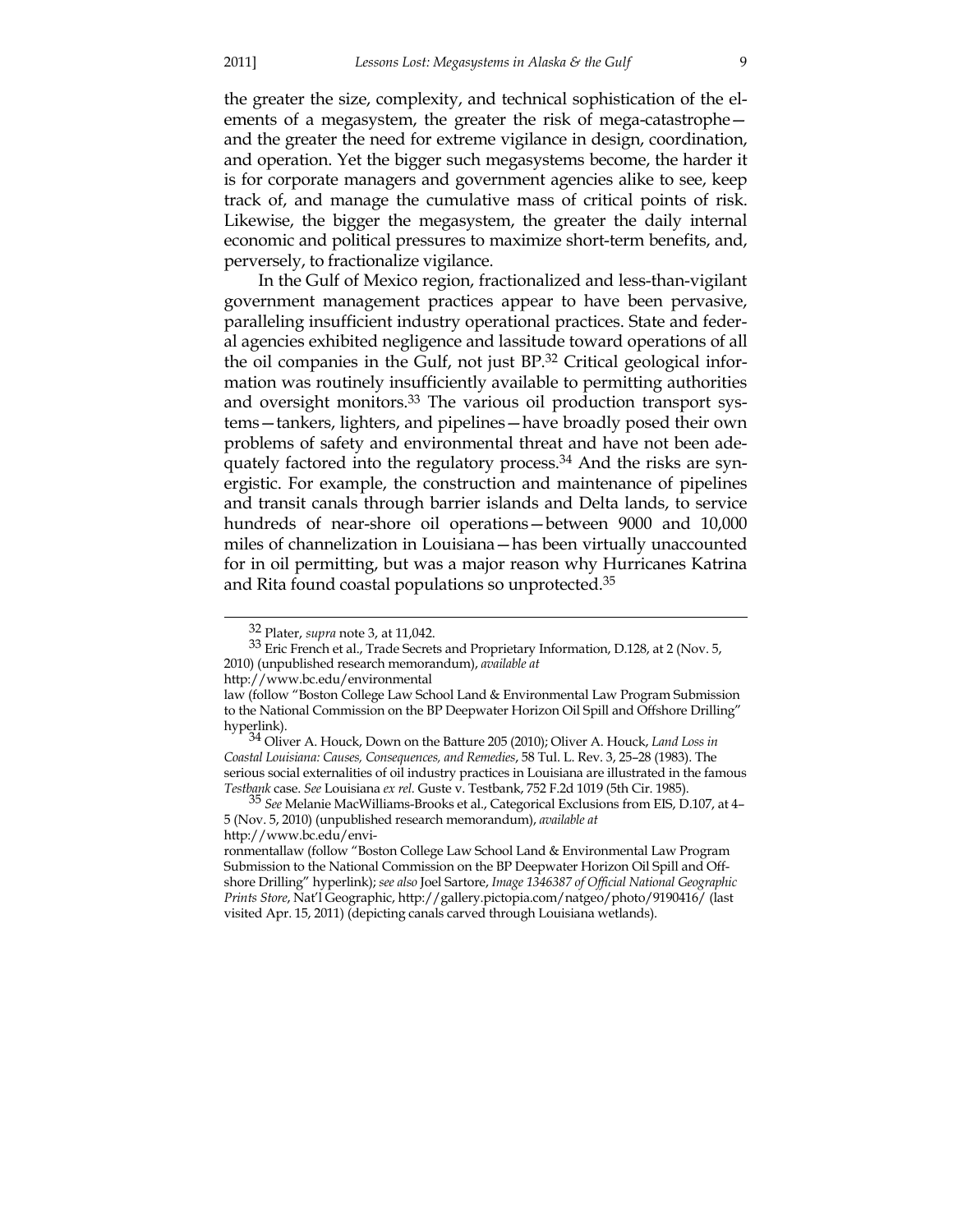#### II. The Hazards of Megasystem Centripetal Di-polarity

*The commission found a low level of vigilance and a discomforting level of comfort between the industry and Coast Guard regulators. State regulation had been withdrawn.*<sup>36</sup>

#### A. *Patterns of Preparation Failure: Alaska to the Gulf of Mexico*

 The preconditions for destructive discharges from oil megasystems can lie latent within the process of planning, permitting, constructing and operating oil drilling systems, and designing insufficient precautionary safeguards. In Alaska the 1990 Commission noted that the entire system had been developed with shortcuts and a primary focus on production rather than safety.37 The official state and local regulatory agencies often uncritically accepted industry data and assurances on the design and safety of system elements, issued permits without required documentation, did not insist on strict compliance with corporate and federal rules, and, on occasions when they attempted to assert regulatory vigilance, were resisted, delayed, or overturned by the industry's greater resources and political momentum.<sup>38</sup> The "revolving door" between industry and regulators produced what political science describes as agency capture.39

 As the Alaska Oil Spill Commission investigations revealed, the Alyeska Owners' Committee, led by BP, systematically cut back on critical safety measures.40 The Alyeska Owners' Committee successfully pressured the U.S. Coast Guard to accept a variety of regulatory changes, including: making the Sound's vehicle separation zone volun-

 <sup>36</sup> Alaska Comm'n Report, *supra* note 1, at 186.

<sup>37</sup> *See id.* at 34–36.

<sup>38</sup> *See generally id.* at 34–59. At the commencement of the pipeline, the State of Alaska passed a protective statute establishing stricter standards for tanker safety and pollution avoidance. In response, the industry's management consortium successfully attacked most of the law on preemption grounds in federal district court. Chevron U.S.A., Inc. v. Hammond, No. A 77-195, 1978 A.M.C. 1697, 1712–14 (D. Alaska June 30, 1978). The state only appealed some minor provisions of the law, which were deemed unpreempted by the Ninth Circuit. Chevron U.S.A., et al. v. Hammond, 726 F.2d 483, 501 (9th Cir. 1984). 39 *See* Stewart, *supra* note 9, at 1684–87.

<sup>40</sup> *See* Alaska Comm'n Report, *supra* note 1, at 7 ("[O]ne basic conclusion of this report is that the grounding at Bligh Reef represents much more than the error of a possibly drunken skipper: It was the result of the gradual degradation of oversight and safety practices that had been intended, 12 years before, to safeguard and backstop the inevitable mistakes of human beings.").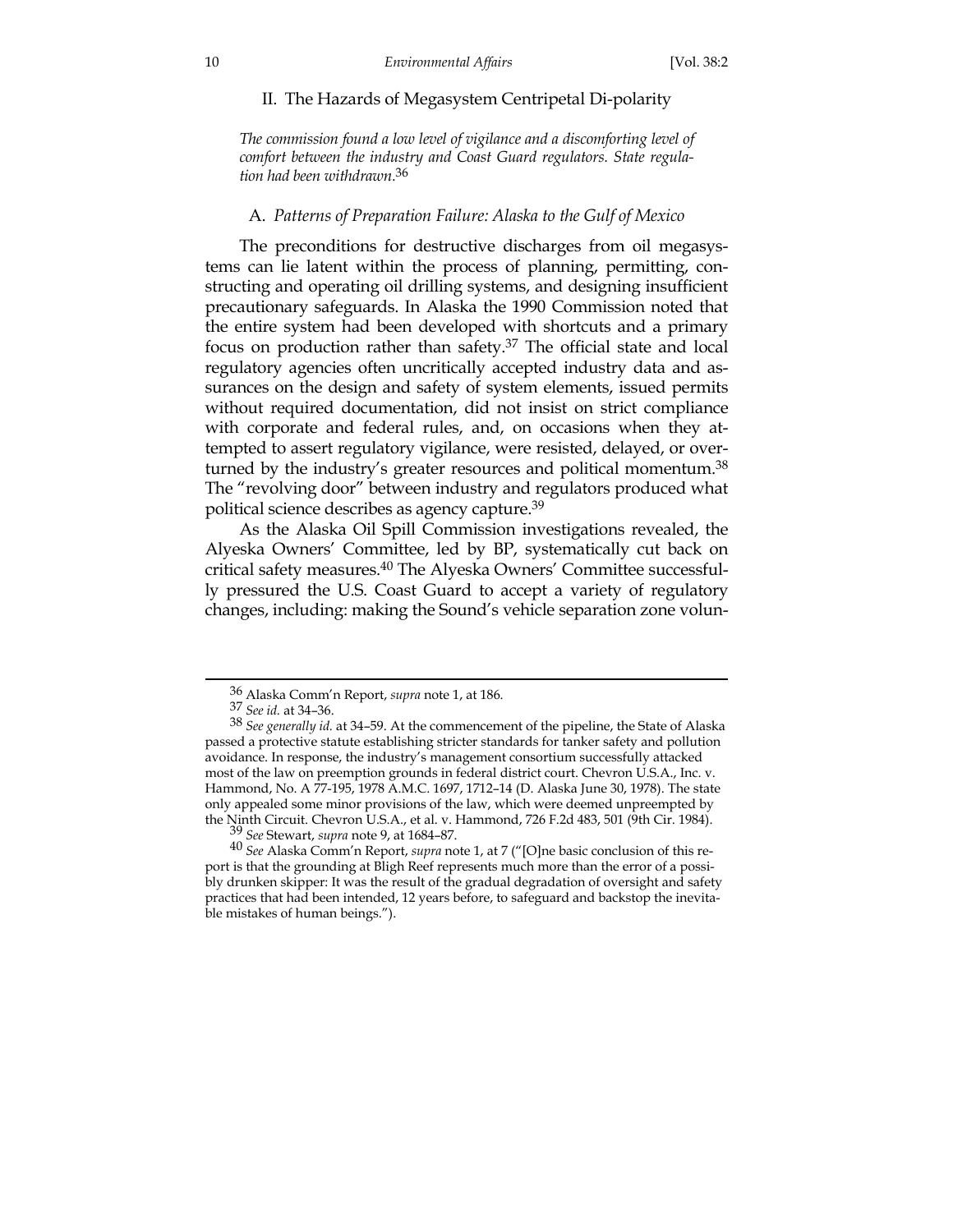tary rather than mandatory;<sup>41</sup> loosening agreed-upon requirements for industry-financed high-resolution radar systems;<sup>42</sup> firing the aroundthe-clock expert loading crews at the Valdez Marine Terminal to save \$10 million a year in costs, thereby forcing ships' crews to take on the exhausting and delicate job of loading their tankers carefully to avoid structural failure<sup>43</sup> and excusing industry from having to fund a rapid response station on Hinchinbrook Island—which could have quickly accessed the Exxon Valdez on Bligh Reef and captured virtually all the discharged oil before it got caught up by wind and currents.<sup>44</sup> And when the big one occurred, the megasystem's failure to prepare for a major spill was grimly evident.

 Similar complacency and inappropriate collusion is increasingly revealed in narrative details from the Gulf of Mexico oil production system.45 Regulators and those being regulated operated together in

44 *See* Alaska Comm'n Report, *supra* note 1, at 39. Incidents in the Sound could have been addressed more rapidly and directly if the planned Hinchinbrook Island response station existed:

The need to deploy equipment to a spill from several locations rather than just from the Valdez terminal began to receive consideration in late December. Rear Adm. J.B. Hayes, Commander 17th Coast Guard District, provided the sharpest initial focus in a Dec. 28, 1976, letter to A.P. Rollins, Jr., the chief federal pipeline officer. Hayes noted that response times for vessels stationed in Valdez to a spill in Hinchinbrook Entrance had been determined to be seven to eight hours. "It is strongly recommended that Alyeska preposition appropriate response resources in the vicinity of Hinchinbrook Entrance." Although similar recommendations followed and became more specific, Alyeska never responded.

*Id.*

 $45$  Reports indicate that the MMS officials and industry personnel enjoyed social excursions together—often in improperly close relationships characterized as "a culture of ethical failure," "a culture of substance abuse and promiscuity," and "a pattern of abuses

 $41$  Though depicted as sharp vessel separation corridors on the nautical chart of Prince William Sound, the separation zone is not mandatory. *See id.* at 8–9. The author was informed during Commission investigations that under the 1980 Inland Navigation Rules, the separation zone for Prince William Sound had not been designated as a mandatory lane divider. Under current regulations, vessel separation zones are now generally mandatory. See 33 C.F.R. § 83.10 (2010).

<sup>&</sup>lt;sup>42</sup> See Alaska Comm'n Report, *supra* note 1, at 35; *supra* note 29 and accompanying text. Requirements for higher-quality radar had been reduced at industry's request to permit the utilization of less expensive radar systems, despite initial assurances that best available radar technology would be installed. Interview with Havelock, *supra* note 27. "When I was Attorney General [representatives of industry and the U.S. Coast Guard] assured me that BAT for radar would be installed in Prince William Sound. It wasn't. It was lousy technology." *Id.* (Commission Executive Director Havelock served as Attorney General for the State of Alaska from 1970 to 1973). 43 *See* Plater, *supra* note 29, at 7.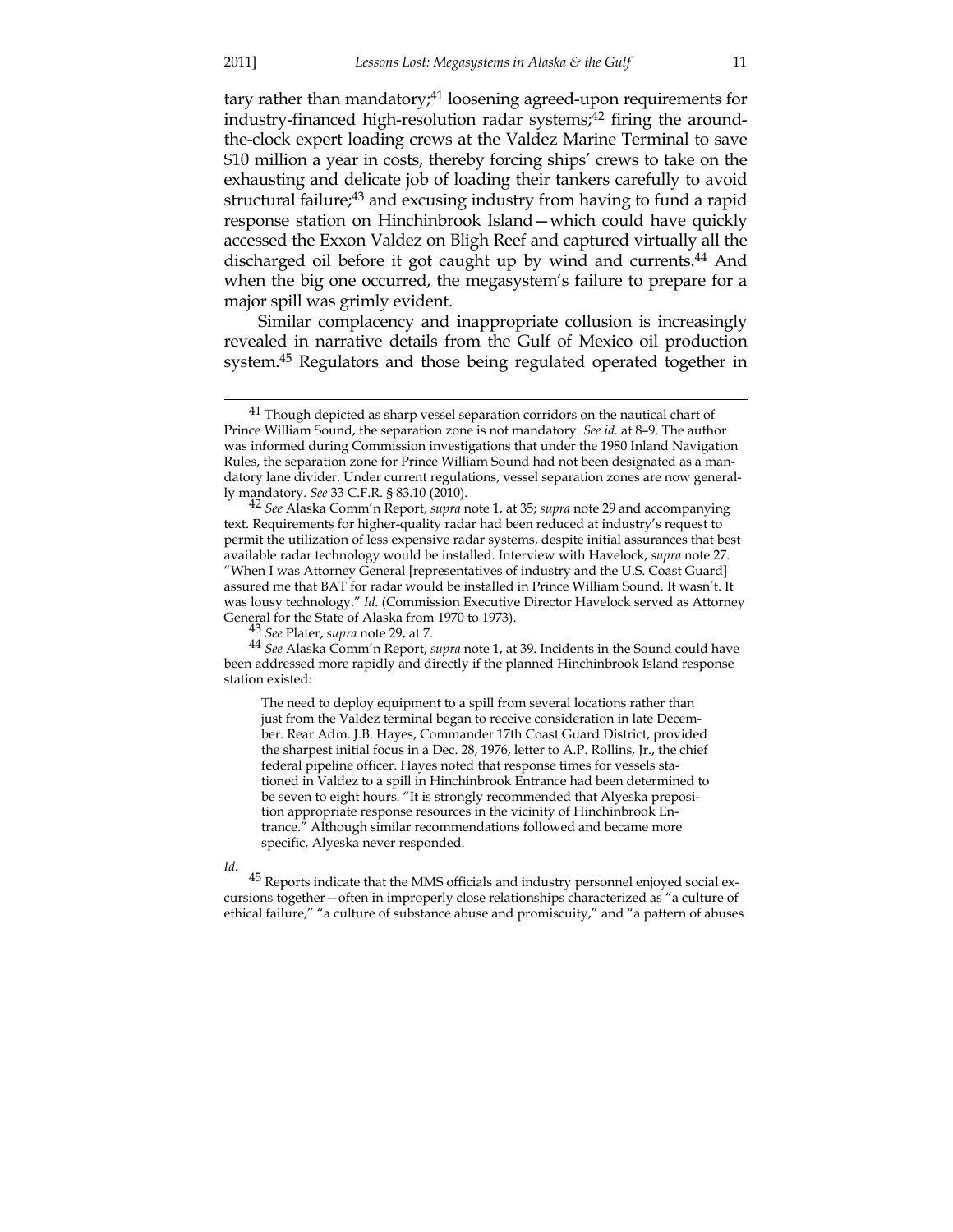symbiotic relationships reflecting the fact that they considered themselves part of the same unitary community.<sup>46</sup> Deepwater drilling at unprecedented depths was undertaken with casual oversight and lax requirements for drill plans.47 Categorical exclusions from full environmental reviews were granted for deepwater drilling, and the potential for blowouts ignored as virtually impossible, ignoring data showing that blowout preventers are prone to failure.<sup>48</sup> Monitoring and enforcement of regulations was haphazard.<sup>49</sup> If violations were assessed, they were vigorously contested to burden and deter further enforcement.50

 Internally, corporate management decisions can too easily be based on short-term economic gain. Despite high hazard locations, great technological challenges, and high risk potentials, operations decisions over time are likely to be managed in business terms, dominated by shareholder and managerial expectations of high revenues, rather than public concern for human and ecosystem safety.<sup>51</sup> Internal

June 21, 2010, at A1; DeParle, *supra* note 46.

49 *See, e.g.*, Alaska Comm'n Report, *supra* note 1, at 47 (noting that Alyeska's contingency plan met "'regulation requirements on paper'" but would have failed a "'reality test'" (citation omitted)); *id.* at 58–59 (finding that no effective enforcement policy was available beyond shutting down the pipeline).<br><sup>50</sup> BP's stance over the years was typified by its contesting safety violations in Texas

City explosions and otherwise. *See* Press Release, BP, BP Texas City Refinery Formally Contests OSHA Citations (Oct. 30, 2010), *available at*

http://www.bp.com/genericarticle.do?cate-

goryId=2012968&contentId=7057595; David Batty, *BP to Pay \$50m Fine For Safety Violations After Texas City Explosion*, Guardian (Aug. 12, 2010, 9:28 PM),

http://www.guardian.co.uk/

business/2010/aug/12/bp-texas-city-explosion-fine ("BP initially contested paying the entire amount . . . ."); Ben W. Heineman, Jr., *Valuing Safety is Good for Companies' Bottom Line*, Atlantic (Apr. 19, 2010, 10:40 AM), http://www.theatlantic.com/business/archive/ 2010/04/valuing-safety-is-good-for-companies-bottom-line/39128/ ("In October 2009, the Occupational Safety and Health Administration announced it was levying an \$87 million fine against BP for failing to correct problems which caused the 2005 explosion; BP is contesting those charges."). 51 *See* Ravi Somaiya, *The Road to Deepwater Horizon: BP's Oil Spill in the Gulf of Mexico* 

*Was a Disaster Three Decades in the Making*, Newsweek, July 13, 2010,

and mismanagement." Charlie Savage, *Sex, Drug Use and Graft Cited in Interior Department*, N.Y. Times, Sept. 10, 2008, at A1.

<sup>46</sup> *See* Jason DeParle, *Leading the Way Into Deep Water*, N.Y. Times, Aug. 8, 2010, at A1. "'Obviously we're all oil industry,' said Larry Williamson, the [MMS] district manager. 'We're all from the same part of the country. Almost all our inspectors have worked for oil companies. . . . They grew up in the same towns.'" *Id.*

<sup>47</sup> *See* Randy Lee Loftis, *Risks of Deep-water Drilling get Brush-off*, Anchorage Daily News, (July 15, 2010, 7:51 AM), http://adn.com/2010/07/01/1349546/depper-oil-wells-ingulf-pose.html. 48 *See* David Barstow et al., *Between Blast and Spill, One Last, Flawed Hope*, N.Y. Times,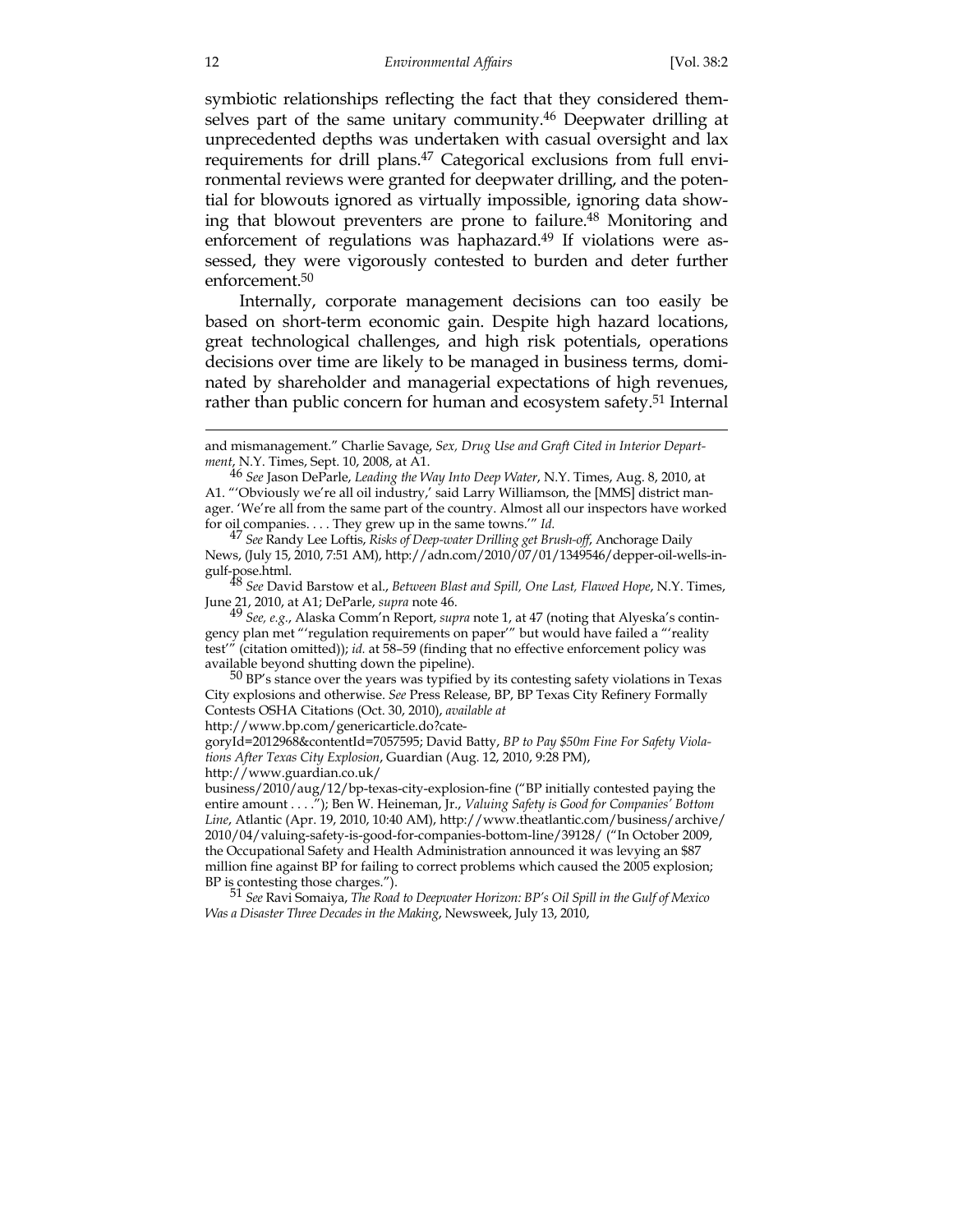<u>.</u>

corporate culture is likely to be dominated by whatever the dominant partner's corporate agenda and policies may be. Compounding this structure is a chief shortcoming—industry typically maintains its strict right to hold company information confidential, even where that data is of critical public importance.52

 BP may have been particularly prone to cutting corners in its dominance of the Alyeska management company and in the Gulf,<sup>53</sup> but the comfortable relationships with the Interior Department's Minerals Management Service (MMS), and its lax oversight were shared by all the Gulf drilling companies.54 In Louisiana especially, and to a lesser extent in other Gulf States, oil is king and close accommodation with the oil industry at the state as well as federal level was standard operating procedure.55

tial catalog of risk-enhancing operational decisions in the Alaska setting).<br><sup>52</sup> For example, during the "mad cow" scare involving Creuzfeldt-Jakob disease in beef, government agencies were pressured:

to keep secret the names of the retail outlets selling food subject to recalls. This agreement left consumers essentially in the dark, unable to protect themselves and their families from the possibility of ingesting contaminated meat. The USDA and DHS actions suggest that protecting the "proprietary information" of the meat industry is of greater importance than protecting public health and the safety of the food supply.

Elisa Obadashian, Senior Policy Analyst Consumers Union, Testimony Before the California Legislature on Mad Cow Disease (Feb. 24, 2004), *available at* http://www.consumers

union.org/pub/core\_food\_safety/000879.html; *see also* French et al., *supra* note 33, at 2–3. 53 *See* Schwartz, *supra* note 28.

54 *See* DeParle, *supra* note 46. BP was not the only oil company in the Gulf that enjoyed lax enforcement including blanket categorical exemptions from environmental review. For Gulf of Mexico projects generally, MMS had been granting between 250 and 400 waivers a year. Juliet Eilperin, *U.S. Exempted BP's Gulf of Mexico Drilling From Environmental Impact Study*, Wash. Post, May 5, 2010, http://www.washingtonpost.com/wpdyn/content/article/2010/

05/04/AR2010050404118.html. The reported industry-agency improprieties did not single out BP as an exception. *See* Savage, *supra* note 45.

55 *See* DeParle, *supra* note 46. For example, after Katrina it was apparent that a major contributor to inland flooding and the destruction of buffering coastal marshes was the 9000 miles of oil industry canals cut through coastal marshes to serve drilling operations, but this fact was generally not mentioned. *See* Houck, *Land Loss in Coastal Louisiana*, *supra* note 34, at 26, 75–78; Oliver Houck, *Who Will Pay to Fix Louisiana?*, Nation, July 12, 2010,

http://www.newsweek.com/

<sup>2010/07/13/</sup>the-road-to-deepwater-horizon.html (discussing the tension between "profits and safety" at BP during the time leading up to the spill). *See generally* Vsevolod Tatarenkov, Supplement to Research Memo No. 102, at 6–10 (Nov. 19, 2010) (unpublished research memorandum), *available at* http://www.bc.edu/environmentallaw (follow "Boston College Law School Land & Environmental Law Program Submission to the National Commission on the BP Deepwater Horizon Oil Spill and Offshore Drilling" hyperlink) (reporting a par-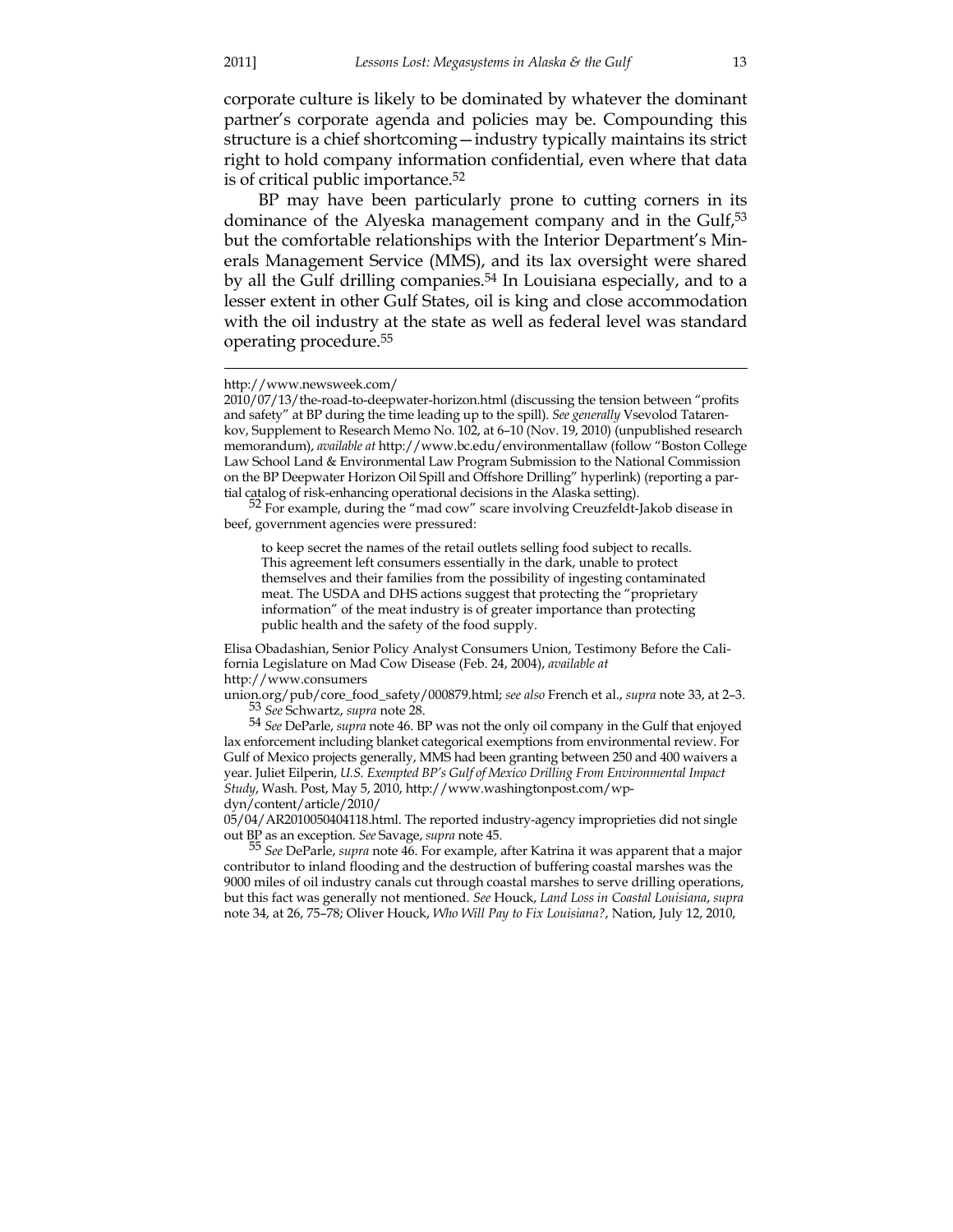#### B. *Failures in Response Plans*

 In the circumstances of their post-calamity responses as well, the two oil disasters, two decades apart, reveal distressingly similar systemic failures in response preparation and implementation. Contingency plans are the heart of response effectiveness, and in both cases the official contingency plans were largely fiction. The BP Gulf of Mexico plan notoriously included consideration of walruses, not found south of Seattle,<sup>56</sup> minimized the possibility of a blowout, and wildly exaggerated the practicability of discharge capture and cleanup.57 The official Alaska plan had failed within forty-eight hours; a generic default Exxon corporate plan had to be brought in.58 Although recommendations were made and we had the opportunity to learn from Alaska, twenty years later the command structure in the Gulf of Mexico was uncertain, with state and federal representatives stepping on one another's toes and BP not under their command and control.59

iana-eyebrow-raising-details-of-bps-spill-response-plan/. 57 *See* Cain Burdeau & Holbrook Mohr, BP *Downplayed Possibility of Major Oil Spill*, Boston.com, May 1, 2010, *available at*

http://www.boston.com/news/science/articles/2010/

05/01/bp\_downplayed\_possibility\_of\_major\_oil\_spill/; Holbrook Mohr et al., *BP Spill Response Plans Severely Flawed*, MSNBC, June 9, 2010, *available at* http://www.msnbc.msn. com/id/37599810/ns/disaster\_in\_the\_gulf/ ("There weren't supposed to be any coastline problems because the site was far offshore. 'Due to the distance to shore (48 miles) and the response capabilities that would be implemented, no significant adverse impacts are expected,' the site plan says."). Attention to preparation for dealing with a large blowout, not to mention a blowout at mile-depths, would seem an obvious concern given the well-known and destructive Ixtoc blowout in the Gulf's Bay of Campeche in 1979. *See* Ramon Antonio Vargas, *1979's Ixtoc Oil Well Blowout in Gulf of Mexico Has Startling Parallels to Current Disaster*, Times-Picayune (July 4, 2010 10:44 AM),

http://www.nola.com/news/gulf-oil-

spill/index.ssf/2010/07/1979s\_ixtoc\_oil\_well\_blowout\_i.html.

58Alaska Comm'n Report, *supra* note 1, at 161, app. N at 1–2 (detailing a timeline of Days 2 and 3 of the spill). 59 In contingency plans, equipment and funding are the responsibility of the industry

rather than the federal taxpayer. *See* Alaska Comm'n Report, *supra* note 1, at 156 ("Recommendation 38: Government in Charge. The spiller should not be in charge of response to a major spill. A spiller should be obligated to respond with all the resources it can summon, but government should command that response."); *id.* at 162 ("Recommendation 48: Incident Command System. "A formal command structure known as the Incident Command System should be used to direct [the industry-provided] response to oil spills."). The Oil Spill Liability Trust Fund, the primary institutional source of spill response funding, is funded by industry penalties, liability assessments, taxes, and fees. *See* 26 U.S.C. § 9509(b)

at 11 (describing Louisiana's reliance on the oil and gas industry); MacWilliams-Brooks et al., *supra* note 35, at 6.

<sup>56</sup> *Walruses in Louisiana? Eyebrow-Raising Details of BP's Spill Response Plan*, Reuters, May 27, 2010, *available at* http://blogs.reuters.com/environment/2010/05/27/walruses-in $l$ ouis-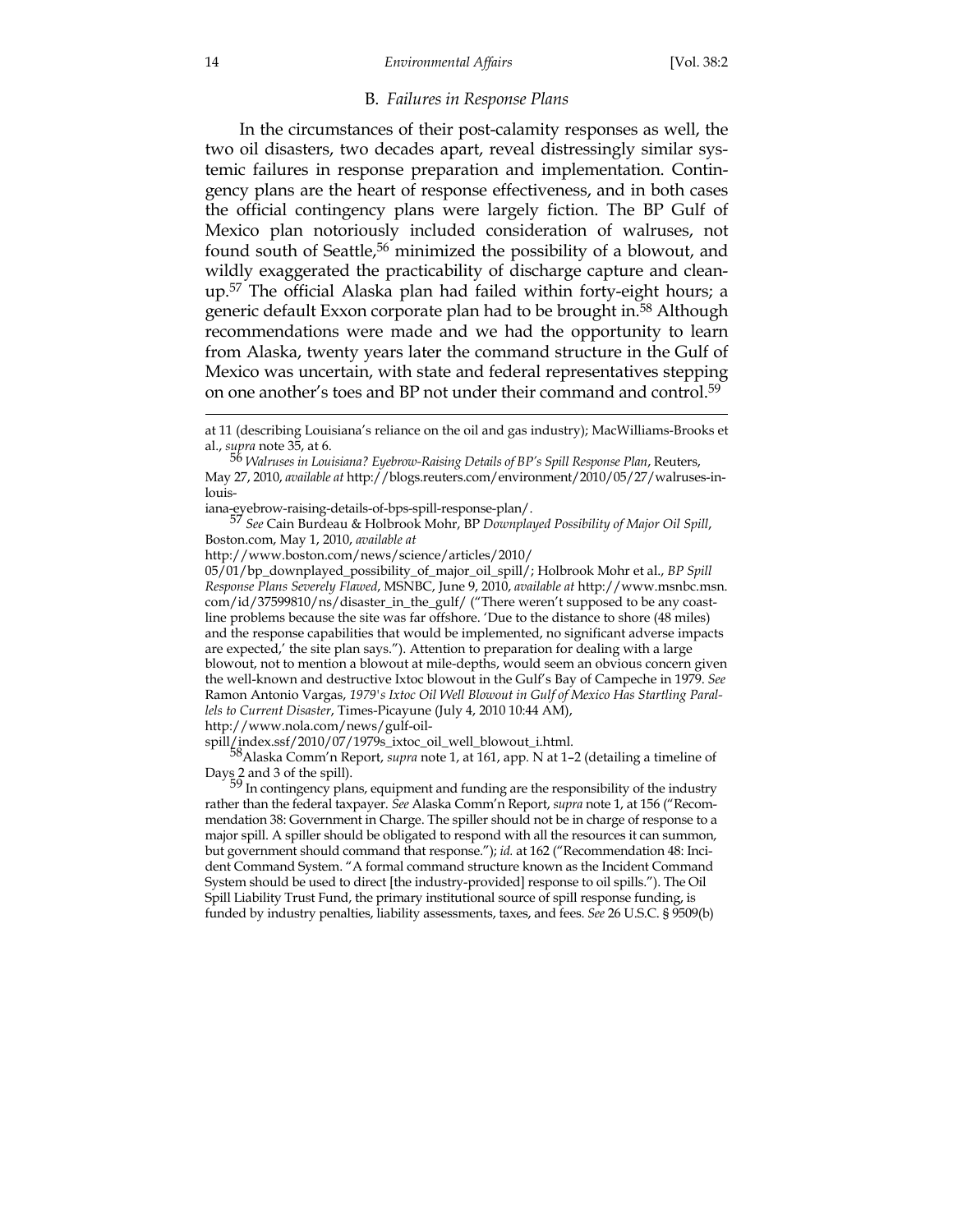#### 2011] *Lessons Lost: Megasystems in Alaska & the Gulf* 15

 The Alaska Commission focused on the need for designing and implementing a decisive and unified incident command, a call that OPA-90's National Contingency Plan essentially avoided in practice.<sup>60</sup> In addition to asserting the need for governmental command authority over industry equipment and personnel, the Commission called for shifting oil spill containment and cleanup responsibilities to the U.S. Army Corps of Engineers if the Coast Guard proved incapable of asserting stronger command authority,<sup>61</sup> and criticized U.S. EPA's lack of regulatory energy in oil spill prevention and response.62

#### C. *Dangerous Dispersants: Regulators Bowing to Industry*

 EPA's continued failure to scrutinize and regulate dispersants has been a critical element in the shortcomings of national spill response.<sup>63</sup> Dispersants, in fact, provide one of the most significant examples of dysfunctional contingency response mechanisms in the di-polar management of oil industry risk. Despite warnings from the Alaska Commission twenty years previously, $64$  industry-led contingency planning and government acquiescence resulted in vigorous and indiscriminate use of dispersants in response to oil spills, rather than mechanical surface collection technologies—booms and skimmer craft, which are more effective and less destructive to human and ecological health, but more expensive to maintain and operate.<sup>65</sup>

60 Alaska Comm'n Report, *supra* note 1, at 162; *see* 33 U.S.C. § 1321(d) (2006). Implementation of the National Incident Management System often reflected disorganization and insufficient preparation. *See* Jim McKay, *Gulf of Mexico Oil Spill Prompts Debate on NIMS, Unified Response*, Emergency Mgmt. (Sept. 13, 2010),

http://www.icyte.com/system/snapshots/fs1/<br>c/4/b/8/c4b8dd4e4209a32417d138cedf77c01a59fd76c0/index.html?anno\_id=327017.

<u>.</u>

<sup>(2006).</sup> As the Alaska Commission noted, command must be governmental, yet when the U.S. EPA command ordered BP to sharply restrict the use of Corexit dispersants, BP demurred, persuading the Coast Guard to allow continued extensive use. *See* David A. Fahrenthold & Steven Mufson, *Documents Indicate Heavy Use of Dispersants in Gulf Oil Spill*, Wash. Post, Aug. 1, 2010, http://www.washingtonpost.com/wpdyn/content/article/2010/07/31/AR2010073102381. html.

<sup>&</sup>lt;sup>61</sup> Alaska Comm'n Report, *supra* note 1, at 156 (Recommendation 39).<br><sup>62</sup> Id. at 157 (Recommendation 40).<br><sup>63</sup> Riki Ott, Sound Truth and Corporate Myth\$: The Legacy of the Exxon Valdez Oil Spill 422–27 (2005). The necessity, and shortcomings, of EPA's scrutiny of dispersants are analyzed at length in Dr. Riki Ott's major compilation of post-Exxon Valdez Oil Spill accounting. *See id.*

<sup>64</sup> *See* Alaska Comm'n Report, *supra* note 1, at 198–99.

<sup>65</sup> *See* Vsevolod Tatarenkov, The Marine Spill Response Corporation: A Closer Look, D.102, at 2–3 (Nov. 5, 2010) (unpublished research memorandum), *available at* http://www.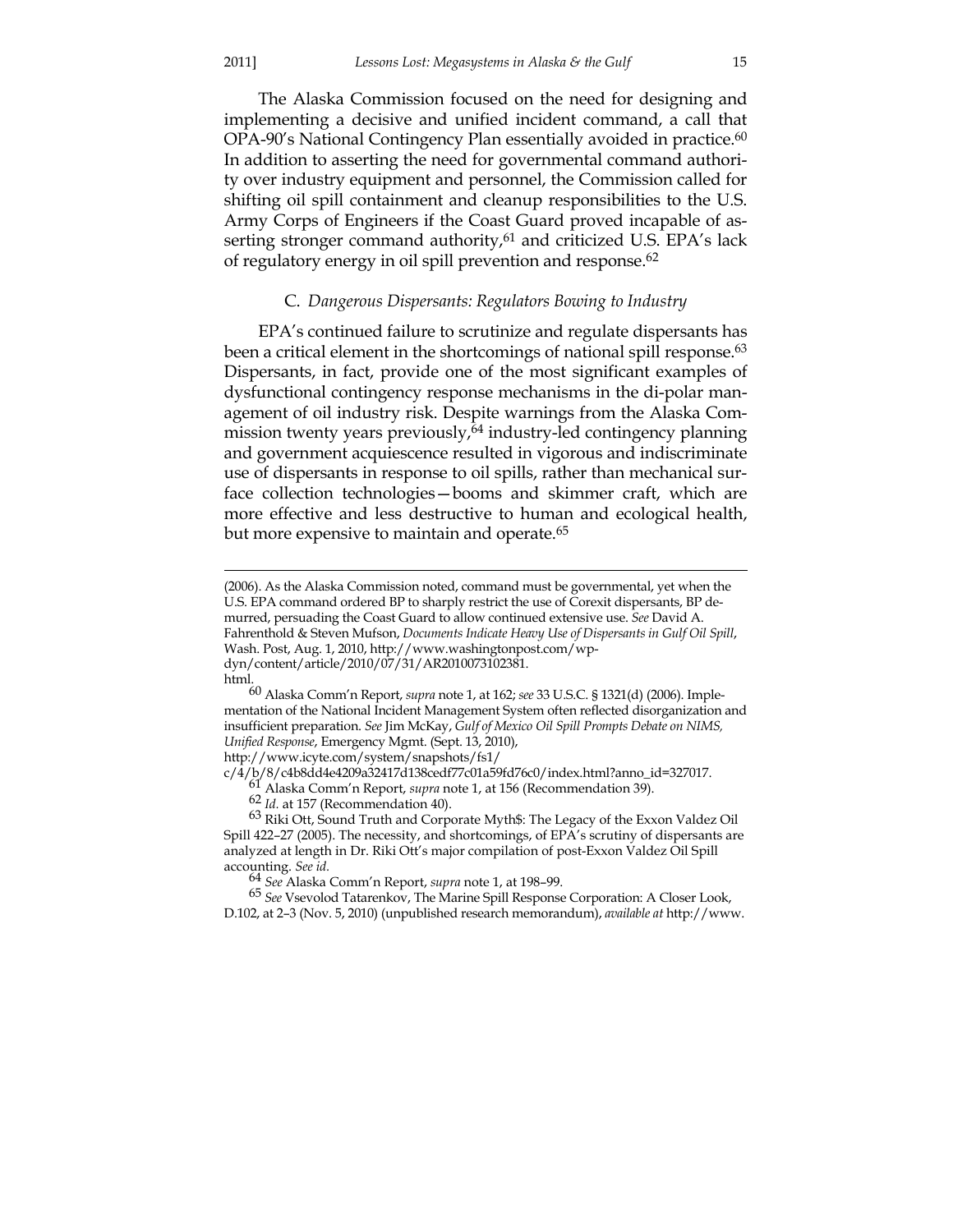As the consequences of the BP Deepwater blowout continue to be revealed, the previously-unfamiliar word "dispersant" may well achieve the same kind of public-awareness notoriety as the onceunknown "chad."66 Dispersants were targeted by the Alaska Commission as deeply problematic, but are nonetheless strongly favored by industry for a variety of salient reasons. Dispersants are cheaper in terms of out-of-pocket costs to the spiller than removal actions.<sup>67</sup> Perhaps even more compelling, dispersants are "optically" preferable: they play a key role in the "out-of-sight, out-of-mind" response strategy.68 If oil can be sunk beneath the surface and broken up into billions of small suspended droplets, it becomes invisible, lessens the images of fouled beaches and dying wildlife, and its existence can be doubted and denied.69 By discharging a torrent of dispersants a mile below the surface, the objective is to prevent much of the oil from ever reaching visibility at the surface. However, if oil does reach the shore, dispersants can, to some extent, achieve surface cleaning.70 In Alaska, high-pressure spraying of dispersants on stony beaches was a major objective for Exxon in creating news video of successful post-spill cleanup.71

 But dispersants have serious destructive effects when released into the environment, and not just for wildlife. In Alaska temporary workers hired to spray dispersants on Prince William Sound and on the beaches reported a litany of physical effects from exposure to

http://www.npr.org/tem-<br>plates/story/story.php?storyId=90813445.

blogs<sup>2</sup> See Matthew Brown, Underwater Oil Plumes Disputed by BP CEO Tony Hayward, Huffington Post (May 30, 2010, 8:55 PM),

http://www.huffingtonpost.com/2010/05/30/

bc.edu/environmentallaw (follow "Boston College Law School Land & Environmental Law Program Submission to the National Commission on the BP Deepwater Horizon Oil Spill

and Offshore Drilling" hyperlink). 66 *See, e.g.*, Bryan Walsh, *Oil Spill: What's Going on Under the Gulf?*, Time (Aug. 2, 2010, 6:55 PM), http://ecocentric.blogs.time.com/2010/08/02/oil-spill-whats-going-on-underthe-gulf/; *HBO's "Recount" Revists the Hanging Chad*, NPR (May 25, 2008),

<sup>&</sup>lt;sup>67</sup> See Dagmar Schmidt Etkin, Cutter Info. Corp., Estimating Cleanup Costs For Oil Spills 5 (1999), *available at* http://www.environmental-research.com/publications/pdf/

<sup>1999-</sup>IOSC-Cost.pdf. 68 *See* Rocky Kistner, *Dispersant Controversy, Oil Plumes Persist in the Gulf*, Switchboard: Nat. Resources Def. Council Staff Blog (Aug. 20, 2010), http://switchboard.nrdc.org/<br>blogs/rkistner/down\_a\_winding\_road\_that.html.<br>69 See Matthew Brewser M. J.

underwater-oil-plumes-dis\_n\_595015.html. 70 Int'l Tanker Owners Pollution Fed'n Ltd, Technical Information Paper: The Use of Chemical Dispersants to Treat Oil Spills 5 (2005), *available at* http://www.

itopf.com/\_assets/documents/tip4.pdf. 71 Plater, *supra* note 3, at 11,044.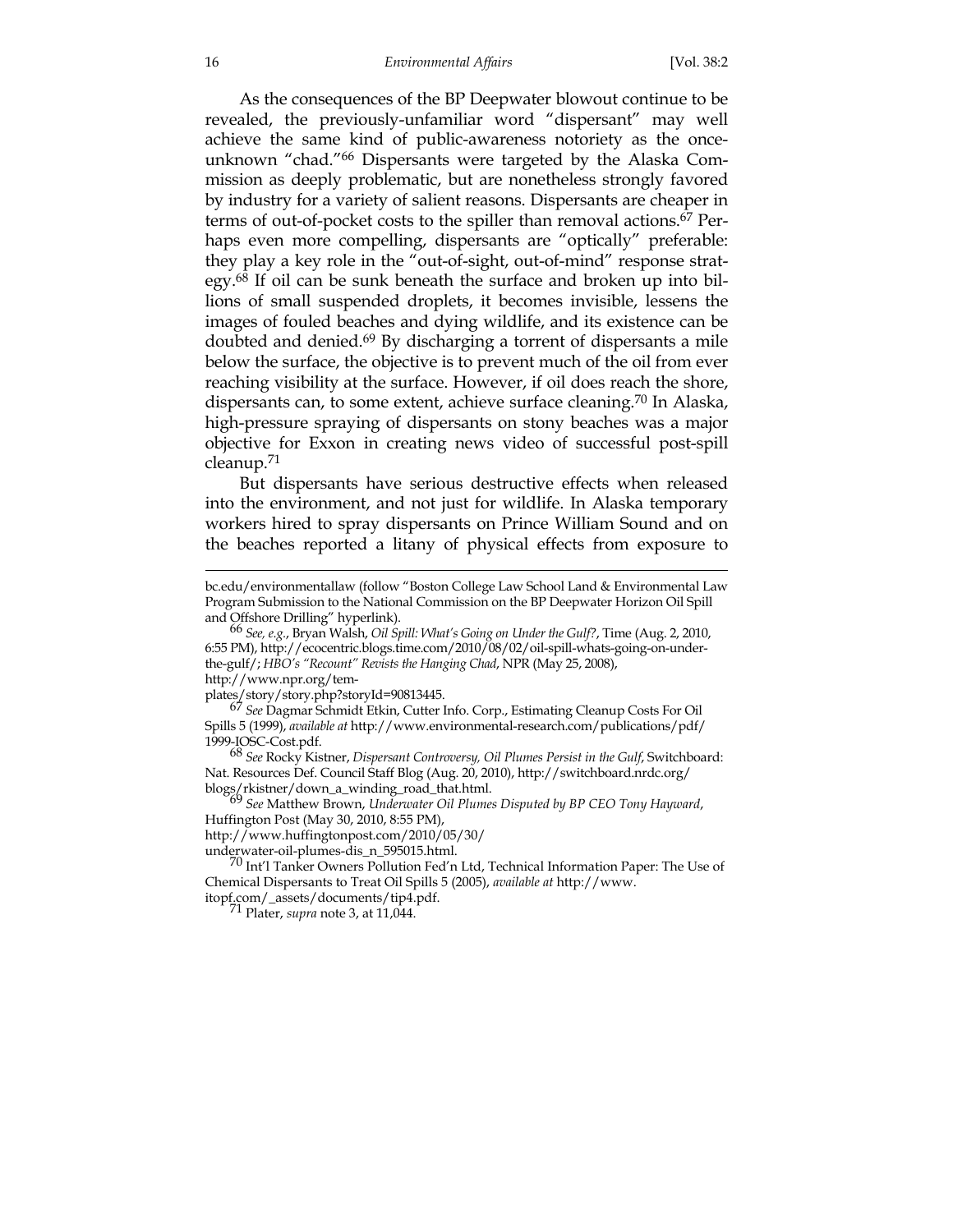backspray.72 "We're peeing blood," the author was told, "We can't let the foremen know or they'll send us home to Texas, but if it's doing this to us, what's it doing to the places we're spraying?"73 In Alaska today, beaches that had been sprayed with dispersants reportedly demonstrate greater continued ecological damage than beaches that were never "cleaned."74 Down on the Gulf of Mexico there are not only reports of dolphins dying with bloody hemorrhages around their blowholes and in their internal organs, but dispersant workers have started to pass blood in their urine, as well.75

 Dispersants in the water column not only kill marine mammals, fish, and other larger life forms, but may have even greater long-term ecosystem effects. The BP Deepwater Horizon blowout occurred at the Gulf of Mexico's season of maximum larval production for fish, shellfish, and the myriad smaller life forms that support the fecundity of the Gulf.76 Dispersants make the oil miscible, hanging in subsurface curtain plumes of tiny droplets of heavy oil-cum-dispersant that can directly contaminate or be consumed by whatever they touch.<sup>77</sup> "Clouds of larva, billions, even trillions of them, are drifting in that water column," a federal biologist told the author.<sup>78</sup> "They move up and down according to temperature and light, and when they hit those plumes of suspended subsurface oil, it's all over for them."<sup>79</sup> The genetic damage to ecosystems in Alaska is still tangible. Herring populations and the

 <sup>72</sup> *See* Ott, *supra* note 63, at 29, 32–33.

 $^{74}$  Interview with Dr. Riki Ott, toxicologist and author, in La. (Aug. 9, 2010).  $^{75}$  See Hannah Rogers-Ganter et al., Recommendations for Better Protecting Human Health in the Wake of Offshore Oil Spills, D.121, at 2 (Nov. 5, 2010) (unpublished research memorandum), *available at* http://www.bc.edu/environmentallaw (follow "Boston College Law School Land & Environmental Law Program Submission to the National Commission on the BP Deepwater Horizon Oil Spill and Offshore Drilling" hyperlink); Maryann Tobin, *2010 Oil Spill: Dolphins Suffer Internal Bleeding, Rescued Birds Fly Back to Oil Spill From Tampa*, Examiner (June 8, 2010, 12:12 AM), http://www.examiner.com/animal-welfare-in-tampabay/

<sup>2010-</sup>oil-spill-dolphins-suffer-internal-bleeding-rescued-birds-fly-back-to-oil-spill-from-

tampa. 76 William R. Freudenburg & Robert Gramling, Blowout in the Gulf: The BP Oil Spill Disaster and the Future of Energy in America 12 (2011). 77 David Biello, *Massive Oil Plume Confirmed in Gulf of Mexico*, Sci. Am. (Aug. 19,

<sup>2010),</sup> http://www.scientificamerican.com/article.cfm?id=masive-oil-plume-confirmedin-gulf-of-mexico. 78 Telephone interview with federal biologist in Fla. (June, 2010) (interview was con-

fidential). 79 *Id.*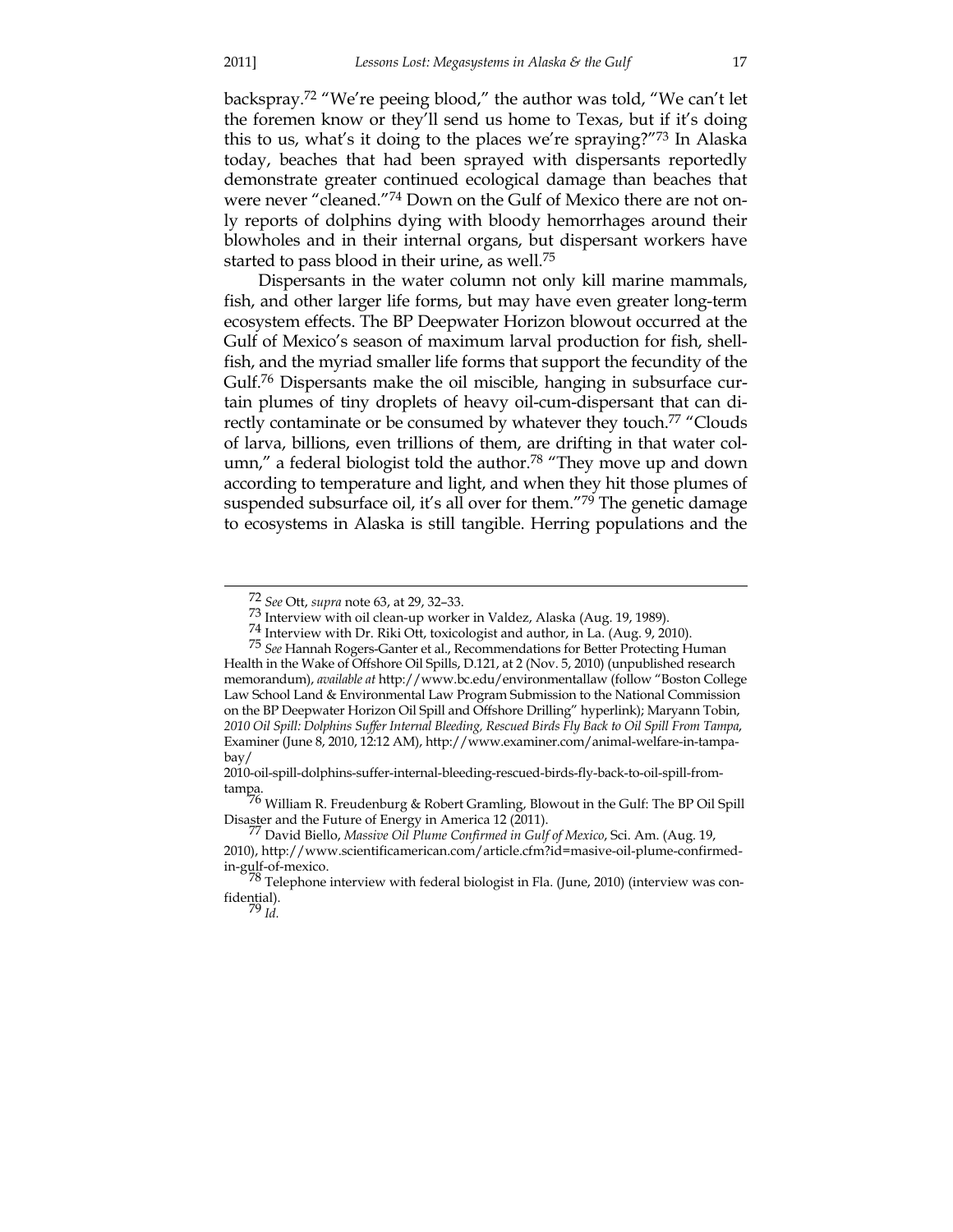major Alaska herring fishery have never recovered,<sup>80</sup> and Prince William Sound's primary pod of orca killer whales has not had a successful reproduction since the spill.<sup>81</sup> If the Alaska Commission's recommendations had been heeded it is likely that dispersants would play no part, or a significantly reduced role, in spill response. Instead, spill response would focus on adoption of advanced skimmer oil capture technology,82 nontoxic coagulants which can operate in the subsurface water column as well as on the surface,<sup>83</sup> high-volume separation and retrieval systems, $84$  and even short term combustion approaches, $85$  in addition to greatly enhanced prevention.<sup>86</sup> But it was not to be.

www.evostc.state.ak.us/Universal/Documents/Publications/2010IRSUpdate.pdf. 81 Brandon Keim, *Unique Killer-Whale Pod Doomed by Exxon Valdez*, Wired Sci. (Mar. 24, 2009, 11:45 AM), http://www.wired.com/wiredscience/2009/03/valdezwhales/. In light of the extremely long-term latencies in the aftermath of the Exxon Valdez, and current reports of continuing major die-offs in the Gulf, it is difficult to sustain the contention made by Kenneth Feinberg, administrator of the BP Deepwater Horizon Disaster Victim Compensation Fund, and others, that the vast majority of harms from the BP spill will essentially have been realized in one more year's time, by 2012. *See* Catherine Clifford, *Gulf Oil Spill victims offered 3 years' damages*, CNNMoney.com (Feb. 2, 2011), http://money.cnn.com/2011/02/02/small

business/bp\_claims\_feinberg\_final\_payments/index.htm (Feinberg's facility "predicted that the region will fully recover from the disaster in 2012," with the possible exception of oyster harvesting, which was granted four years of damages). *Cf.* Suzanne Goldenburg, *Has BP Really Cleaned up the Gulf Oil Spill?*, Guardian (London), Apr. 13, 2011, http://www.guardian.co.uk/environment/2011/apr/13/deepwater-horizon-gulf-mexico-

oil-spill ("In the past year, [marine scientist Samantha] Joye—as well as other independent scientists—has repeatedly challenged the official version of the oil disaster put forward by the White House and other administration officials. . . . In December, Joye's team knocked down another White House claim—that the vast majority of the oil was gone—when she discovered a thick coating of oil, dead starfish and other organisms on the bottom of the

ocean, over an area of 2,900 square miles.") 82 *See* Alaska Comm'n Report, *supra* note 1, at 105–06. Some scientists have argued that it is preferable and less damaging to keep the oil on the surface. If oil stays on the surface rather than mixing deep in the water column it is retrievable by the kind of effective surface technology currently used in Europe; if submerged by dispersants then the oil cannot be retrieved. Telephone interview with Jeffrey Admon, NOLA Steel, Inc. (Nov. 10, 2010) (discussing Dutch North Sea skimmer boom arm technology in North Sea operations); *see also* Eli Kintisch, *Gulf Oil Spill: An Audacious Decision in Crisis Gets Cautious Praise*, Science, Aug. 13, 2010, at 735, 736 ("NOAA Administrator Jane Lubchenco says one of the worst case scenarios involving longer exposures due to dispersed oil—big losses of spawning bluefin tuna populations—may not be detectable for years. That's led some scientists to suggest that letting the oil rise to the surface would have been a better move, as it could be more easily collected.").

83 See Alaska Comm'n Report, *supra* note 1, at 107.

 <sup>80</sup> *Exxon Valdez* Oil Spill Tr. Council, *Exxon Valdez* Oil Spill Restoration Plan: 2010 Update—Injured Resources and Services 27–29 (2010), *available at* http://

<sup>84</sup> *See id.* at 105–06, 197.

<sup>85</sup> *See id.* at 125.

<sup>86</sup> *See id.* at 127.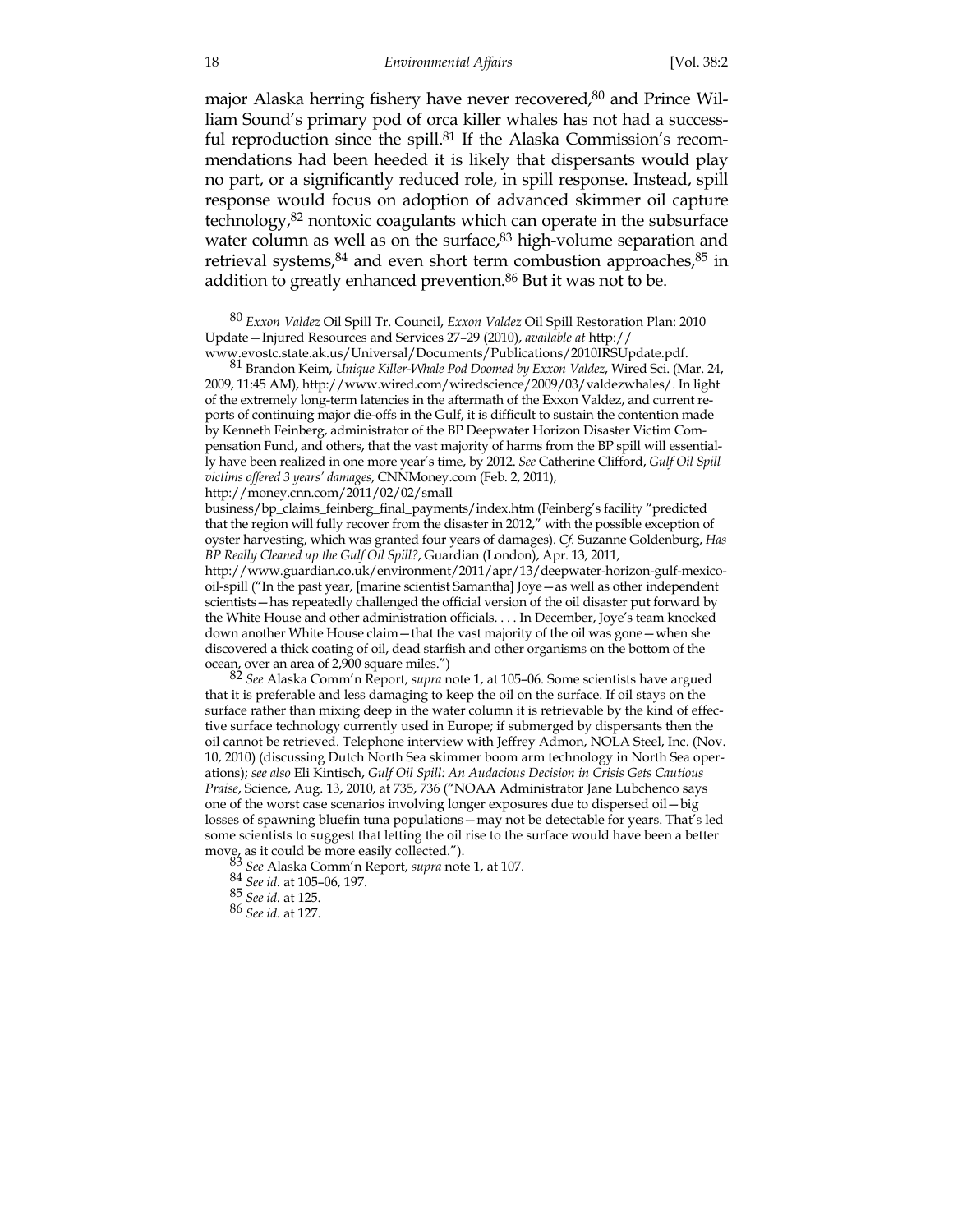Today, as the EPA has quite belatedly hastened to test an array of dispersants, the agency's tentative conclusions about dispersant toxicity are cast into grave doubt by the Alaska experience. Tested dispersants appear in most cases to have been subjected only to short-term, high-dose acute toxicity tests of the dispersant alone, rather than completing the normal range of tests for toxicity, capabilities, and effica- $\text{cv,}^{87}$  with inconsistency in testing the dispersant and oil mixture – the form in which the substances occur in impacted waters.<sup>88</sup>

 A number of oil industry contingency response functions in the Gulf of Mexico, as in Alaska, are consigned under official contingency response plans to industry-created service organizations.<sup>89</sup> In the Gulf of Mexico, primary dependence is placed upon industry-created pooled response management corporations—the Marine Preservation Association (MPA) and the Marine Spill Response Corporation (MSRC)—and these entities tend to adopt procedures and technology

http://www.washingtonpost.com/wp-dyn/

 <sup>87</sup> *See* Juliet Eilperin, *Oil Dispersant Does Not Pose Environmental Threat, Early EPA Findings Suggest*, Wash. Post (June 30, 2010, 9:01 PM),

content/article/2010/06/30/AR2010063004358.html. *HPV Chemical Hazard Data Availability Study*, Envtl. Prot. Agency, http://www.epa.gov/hpv/pubs/general/hazchem.htm (last updated Aug. 2, 2010) ("There are six basic tests which have been internationally agreed to for screening high production volume (HPV) chemicals for toxicity. The tests agreed to under the Organization for Economic Cooperation and Development's Screening Information Data Set (OECD/SIDS) program are: acute toxicity; chronic toxicity; developmental/reproductive toxicity; mutagenicity; ecotoxicity and environmental fate."). Testing that uses only acute toxicity parameters does not give reliable data on real world toxicity. Interview with Dr. Riki Ott, *supra* note 74.

<sup>&</sup>lt;sup>88</sup> Studies have demonstrated that the mixture of crude oil and dispersant is more toxic than either the dispersant or crude oil by themselves. *See* Robert A. Perkins et al., *Comparative Marine Toxicity Testing: A Cold-Water Species and Standard Warm-Water Test Species Exposed to Crude Oil and Dispersant*, 42 Cold Regions Sci. & Tech. 226, 227 (2005). Even low-dose exposures to chemicals can be very dangerous. *See generally* Nicholas A. Ashford & Claudia S. Miller, Chemical Exposures: Low Levels and High Stakes 3–10 (2d Ed. 1998), *available at*

http://drclaudiamiller.com/Articles/Chemical\_Exposures\_Low\_Levels\_

and\_High\_Stakes\_2nd\_Ed.pdf. Additionally, for clean-up workers from the Exxon Valdez oil spill, "[m]oderate chemical exposure was also associated with a greater reported prevalence of chronic airway disease and symptoms of multiple chemical sensitivity." Annie K. O'Neill, Self-Reported Exposures and Health Status Among Workers from the Exxon Valdez Oil Spill Cleanup, at iv (2003) (unpublished MPH thesis, Yale University),

*available at* http://rikiott.com/pdf/oneill\_thesis.pdf. 89 *See, e.g.*, *Home*, Marine Spill Response Corp., http://www.msrc.org (last visited Apr. 15, 2011); *Why MPA*, Marine Preservation Ass'n, http://www.mpaz.org (last visited Apr. 15, 2011). In both areas, the primary funders and providers of response equipment and operations are often industry entities. *See* Tatarenkov, *supra* note 65, at 1.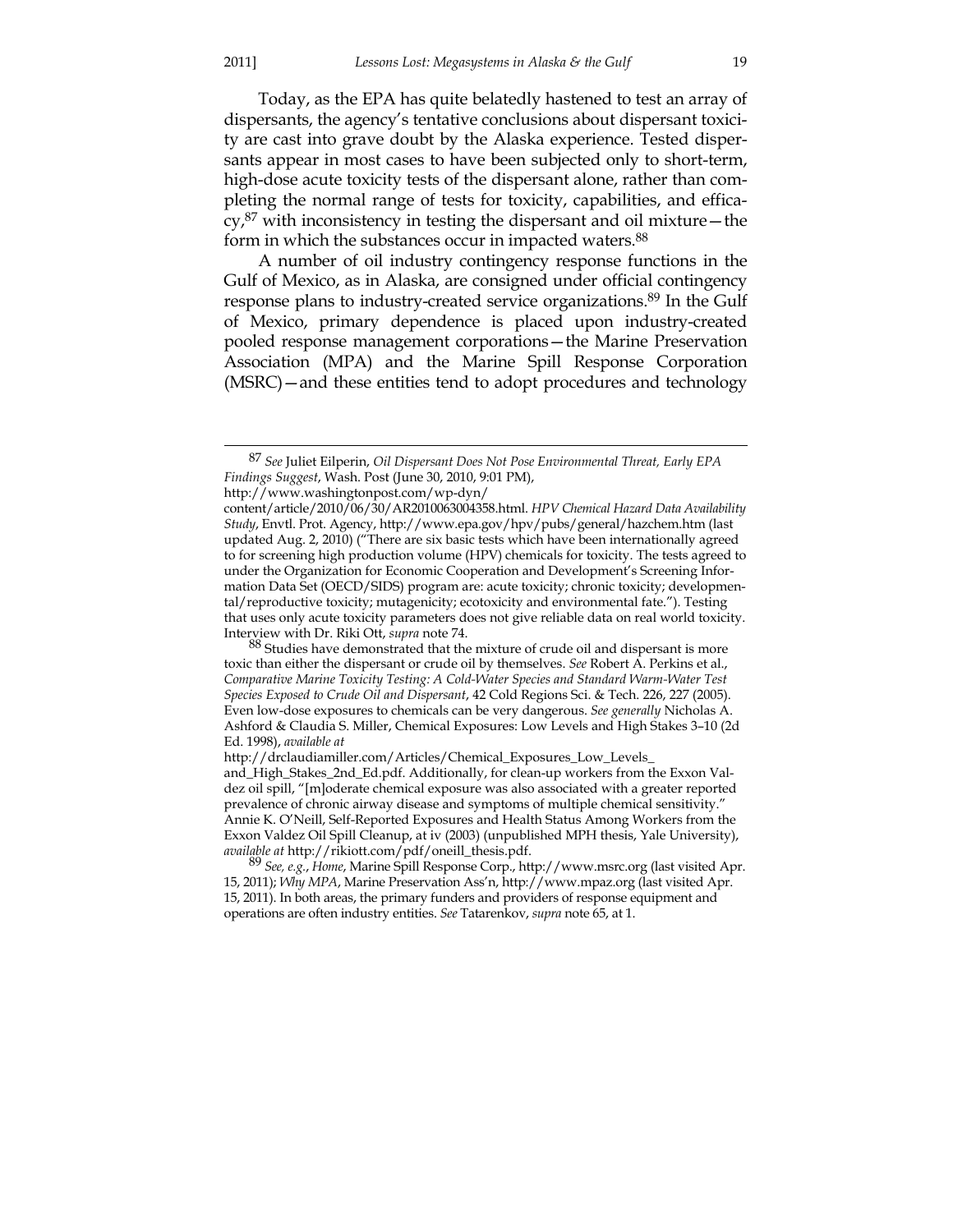that serve industry agendas rather than public interests.<sup>90</sup> The delegation of official functions to private entities creates inherent tensions between serving the avowed civic public goals of maximizing safety and effective incident response on one hand, and the pressing business agendas of the industry partners on the other. Financial interest, media-management interests, and market ratings measured in quarterly performances all militate in favor of narrowed goals and strategies, for example, the continuing use of dispersants.<sup>91</sup> This problematic internal culture figured heavily in the Alaska Commission's conclusions and recommendations and is directly and problematically presented in Gulf of Mexico operations, and in contingency response planning with industry-constituted risk and response management corporations.

 In both Gulf megasystems, industry pressure and agency lassitude combined to lessen operational vigilance and risk-preventing design, and to undercut the preparation and implementation of effective responses when disaster struck.

## III. RCACs: An Innovative Expansion Beyond the Traditional Di-polar Model, and Challenges Encountered

 Of the fifty-nine commission recommendations in the wake of the Exxon Valdez, heavy industry lobbying during passage of OPA-90 blocked or diluted many of these recommendations.<sup>92</sup> The emerging story of Gulf of Mexico deepwater drilling frustratingly reflects how beneficial it might have been if those Alaskan recommendations had been implemented nationally in the wake of the Exxon Valdez.

 Beyond its recommendations for comprehensive prevention policy and operational safety commitments,<sup>93</sup> the Alaska Oil Spill Commission urged that government and corporate performance standards specifically require BAT—best available technology, a fundamentally rational suggestion that could have made a significant difference in the Gulf of Mexico.<sup>94</sup> The Alaska Commission also recommended that enhanced state and local regulatory involvement be encouraged ra-

 <sup>90</sup> *See* Tatarenkov, *supra* note 65, at 2; *Becoming a Customer*, Marine Spill Response Corp., http://www.msrc.org/Membership.htm (last visited Apr. 15, 2011). 91 *See* Tatarenkov, *supra* note 65, at 3–4.

<sup>92</sup> *See* Oil Pollution Act of 1990, Pub. L. No. 101–380, 104 Stat. 484 (codified at 33 U.S.C. §§ 2701–3207 (2006). 93 *See* Alaska Comm'n Report, *supra* note 1, at 129–32.

<sup>94</sup> *See id.* at 135 (Recommendation 7).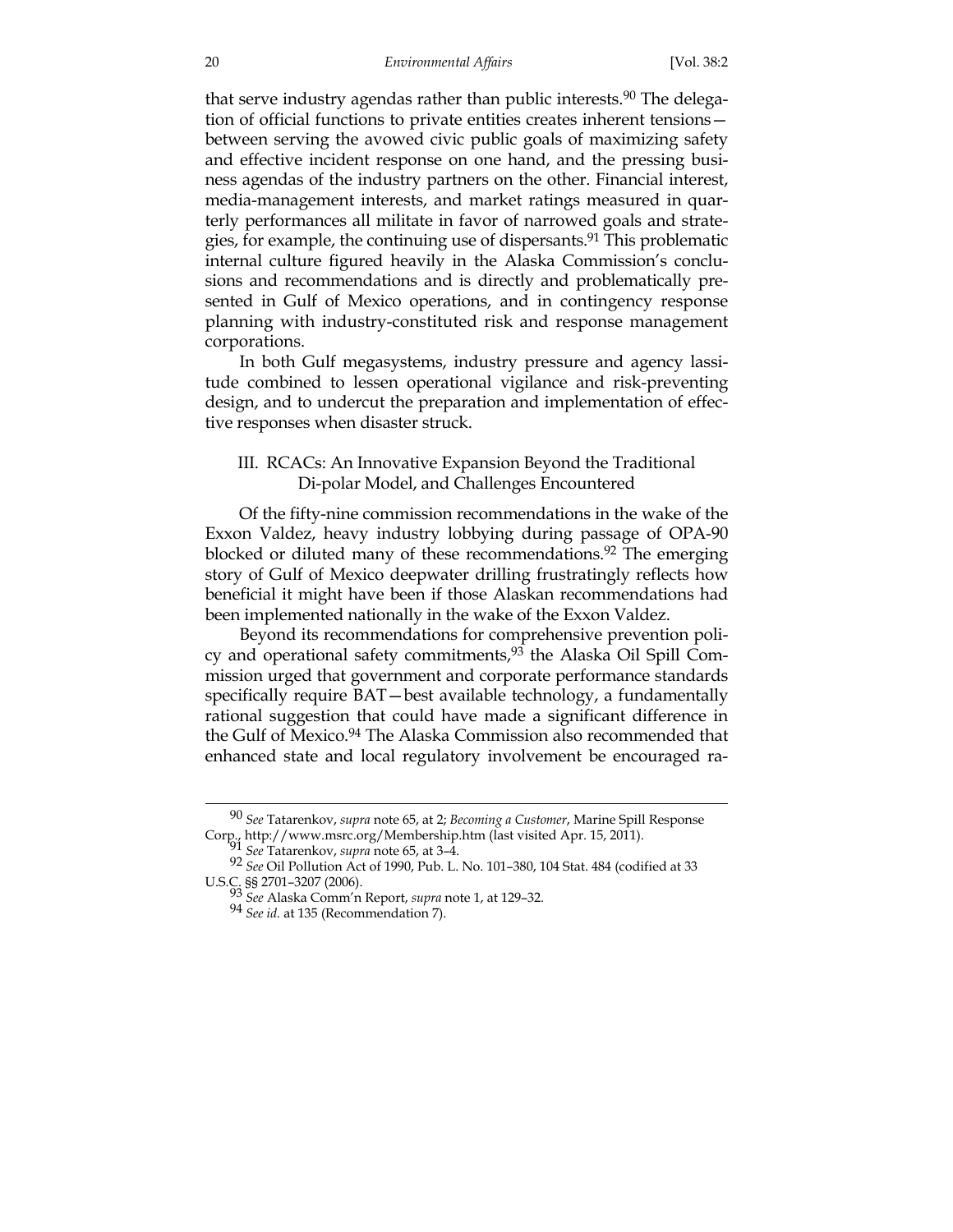ther than preempted.95 Recommendations at the federal level included calls for mandatory corporate safety reporting, minmum personnel levels, revised insurance antitrust exemptions, and an intensified vigilance role for the Coast Guard.96

 In addition to seeking "regulatory vigilance in government agencies" and "corporate attitudes that put safety first," a prime innovation of the Alaska Commission, only partially integrated into OPA-90, was the proposed creation of institutionalized citizen watchdog councils— RCACs.97 These councils, made up of citizens representing interests that would be grievously harmed if risk-prevention and incident response measures fail, aim to break up tendencies toward complacency, collusion, and neglect within the industry-agency management model that characterizes the field.98 Integrated into several Commission recommendations,99 this structural reform innovation in effect pluralized the di-polar governance model. Citizen councils would strategically institutionalize a functional, informed viewpoint on operations and risk from the external perspective of potentially-impacted members of the public.

 RCACs—authorized in OPA-90100 but limited to Alaska waters by Capitol lobbying<sup>101</sup> — have become a significant but largely unher-

98 *Id.* at app. M 6–9. In framing its citizen council recommendations, the Commission was building upon the suggestions of Rick Steiner, former Professor at the University of Alaska, Anchorage. Plater, *supra* note 3, at 11,046.

99 Alaska Comm'n Report, *supra* note 1, at 131 ("Recommendation 3: Citizen knowledge of risk. Because many individuals and communities are placed at risk by modern oil transportation systems, citizens should be involved in oversight arrangements at every level of government"); *id.* at 139 ("Recommendation 12: Oversight council. A citizens advisory council should be established in the Office of the Governor and given responsibility for overseeing the safe transportation of oil, gas and other hazardous substances"), *id.* at 146 ("Recommendation 26: Regional advisory committees. A system of regional advisory councils should be formalized under state authority to oversee harbor administration, state and federal regulation and private safety functions"), *id.* at 163 ("Recommendation 49: Enlarged community role. A substantive role should be given to the affected communities in<br>any response system").<br> $\frac{100}{33}$  U.S.C. § 2732(d) (2006).

101 Id. § 2732(b), (d) (authorizing the creation of two RCACs only in Alaska). It is of course difficult to pin down the intrigues of Capitol lobbying, but Alaska Commission Executive Director Havelock, who went to Washington while OPA-90 was being debated

 <sup>95</sup> *See id.* at 137–39 (Recommendation 11). An expressed congressional intent not to preempt state and local regulatory action would avoid the industry arguments that undercut Alaska's protective regulations in *Chevron U.S.A., Inc. v. Hammond*. *See* No. A 77- 195, 1978 A.M.C. 1697, 1712–14 (D. Alaska June 30, 1978). The Commission also noted the particular utility of interstate compacts. Alaska Comm'n Report, *supra* note 1, at 142

<sup>(</sup>Recommendation 18). 96 Alaska Comm'n Report, *supra* note 1, at 149–51 (Recommendations 31–33). 97 *See id.* at 139–40, 186.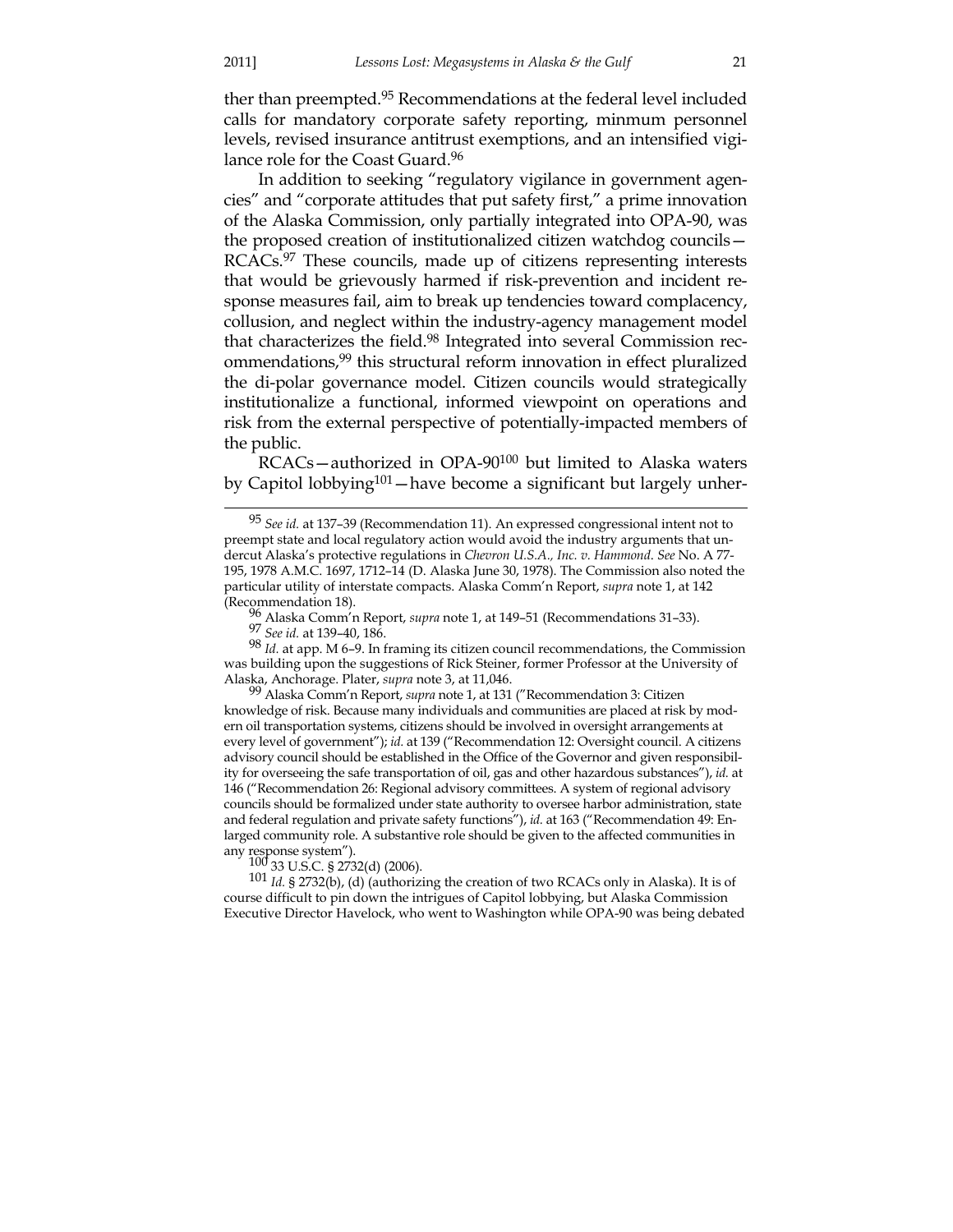alded product of the Exxon Valdez disaster. The RCAC model could well be integrated into a post-Deepwater Horizon management system for the Gulf and other oil production areas.

 Currently there are two RCACs in existence in the United States, both of which are independent but industry-funded: the Prince William Sound RCAC (PWS-RCAC) and the Cook Inlet RCAC (CI-RCAC).<sup>102</sup> For over twenty years, both the PWS-RCAC and the CI-RCAC have addressed environmental protection and oil spill preparation within their respective communities with little recognition from the outside world $103$  and varying degrees of success. $104$ 

 OPA-90 stipulates that industry funding for the Alaska RCACs is a basic requirement for the validity of contingency plans in the waters they serve.105 The PWS-RCAC is funded on an annual basis by the owners or operators of terminal facilities and tankers operating in Prince William Sound at a price-adjusted budget of up to \$2 million.<sup>106</sup> The CI-RCAC receives funding up to \$1 million.<sup>107</sup>

#### A. *RCAC Achievements*

 Over the past twenty years, each RCAC has achieved significant accomplishments in improving oil spill prevention and limiting the environmental impact of the oil industry within the region. Their achievements include: PWS-RCAC research and public advocacy resulting in tanker escort tug requirements to enhance safe transit

in Congress, said that given the lobbying that accompanied the legislation, it is reasonable to assume that it was the lobbying that resulted in RCACs not being extended to regions beyond Alaska. Interview with John F. Havelock, *supra* note 27.

<sup>102</sup> *See* Horton, *supra* note 17, at 2.

<sup>&</sup>lt;sup>103</sup> A study by George Busenberg appears to be the only serious analysis of the RCAC form. *See generally* George Busenberg, Citizen Advisory Councils and Environmental Management in the Marine Oil Trade (1997) (unpublished technical report based on Ph.D. dissertation, University of North Carolina at Chapel Hill), *available at* http://www.circac.

<sup>%</sup> org/documents/pdf/emc/CACEnvironMg.pdf.<br>  $104$  *See id.* at 65 (identifying factors which affect the success of RCACs).<br>  $105$  33 U.S.C. § 2732(k)(1).<br>  $106$  *Id.* § 2732(k)(2). A provision in subsection (o)(1) permitte fy the requirements of the Act if they entered contracts that met specific funding and duration requirements with alternative advisory groups certified by the President to foster the general goals and purposes of the Act and to serve the communities and interest groups in the vicinity of the oil terminals. *Id.* § 2732(o)(1). The PWS-RCAC serving today is of that alternative advisory group form. *Id.*  $10^7$  *Id.* § 2732(k)(3).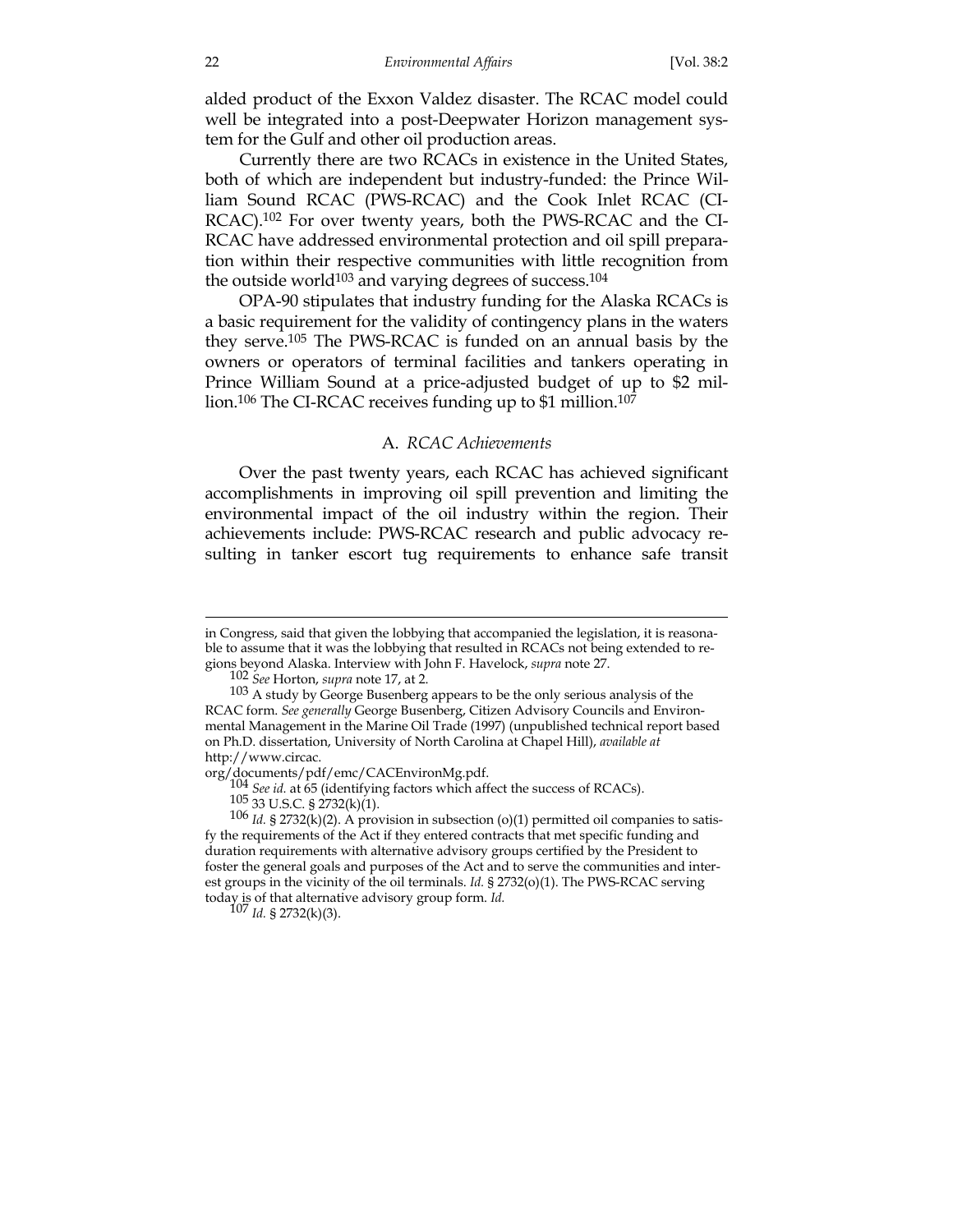through the Sound's narrow passages;<sup>108</sup> research, advocacy, and funding for radar system enhancement to detect icebergs within the Sound;<sup>109</sup> research and advocacy leading to the installation of vapor controls to reduce air pollution hazards at tanker loading wharves;<sup>110</sup> co-development of 148 geographic response strategies (GRSs) for protection plans for environmentally sensitive areas in Prince William Sound and Kodiak;<sup>111</sup> research and advocacy to understand and minimize the threat of non-indigenous marine organisms reaching Prince William Sound in oil tanker ballast water;<sup>112</sup> and general monitoring of terminal operations and contingency planning.113 Officers and members of the RCAC have a regular presence in discussions with industry and agency officials.114 In addition, the PWS-RCAC has, on a number of occasions, served as the confidential broker of whistleblowers' factual tips from within the industry and government agencies.115 CI-RCAC has helped to both shape forty-three GRSs tailored to protect specific sensitive areas within Cook Inlet and Kodiak Island from impacts following a spill, and created a photographic baseline of the Cook Inlet coast at low tide as, among other functions, a potential aid to oil spill first responders.116

 The Obama Administration, the Gulf Commission, and coastal communities in the Gulf area have recognized and discussed the potential utility of an RCAC structure for the Gulf region.117 Based on

110 Prince William Sound Reg'l Citizens' Advisory Council, *supra* note 108, at 11.

111 Joe Banta, *5 Questions About Oil Spills*, Sea Briefs, Summer 2010 (issue 2), at 2,

<sup>112</sup> Prince William Sound Reg'l Citizens' Advisory Council, *supra* note 108, at 12. 113 Prince William Sound Reg'l Citizens' Advisory Council, PWS-RCAC Brochure 6 (2004), *available at* http://www.pwsrcac.org/docs/d0013400.pdf. 114 Banta, *supra* note 111.

115 "We get a lot of information from people, it's given to our staff, and we pass it on, but we don't give out the names." Telephone interview with Walter Parker, Board

<sup>&</sup>lt;sup>108</sup> Prince William Sound Reg'l Citizens' Advisory Council, What We've Accom-

plished 10 (2004), *available at* http://www.pwsrcac.org/docs/d0013400.pdf. 109 Press Release, Prince William Sound Reg'l Citizens' Advisory Council, Prince William Sound Iceberg Radar Project Comes Online (Dec. 20, 2002), *available at* http://www.<br>pwsrcac.org/newsroom/021220.html.

President, PWS-RCAC (Feb. 20, 2011). 116 Horton, *supra* note 17, at 3; *see Coastal Habitat Mapping*, Cook Inlet Reg'l Citizens Advisory Council, http://www.circac.org/joomla/index.php?option=com\_content& view=

category&layout=blog&id=18&Itemid=33 (last visited Feb. 8, 2011). 117 *See* BP Commission Report, *supra* note 3, at 212, 268, 281; Banta, *supra* note 111, at 2– 3; Bill Capo, *Gulf Coast Residents Learn the Lessons from Exxon Valdez*, WWLTV.com (Aug. 10, 2010, 5:32 PM), http://www.wwltv.com/video/featured-videos/Gulf-Coast-residents-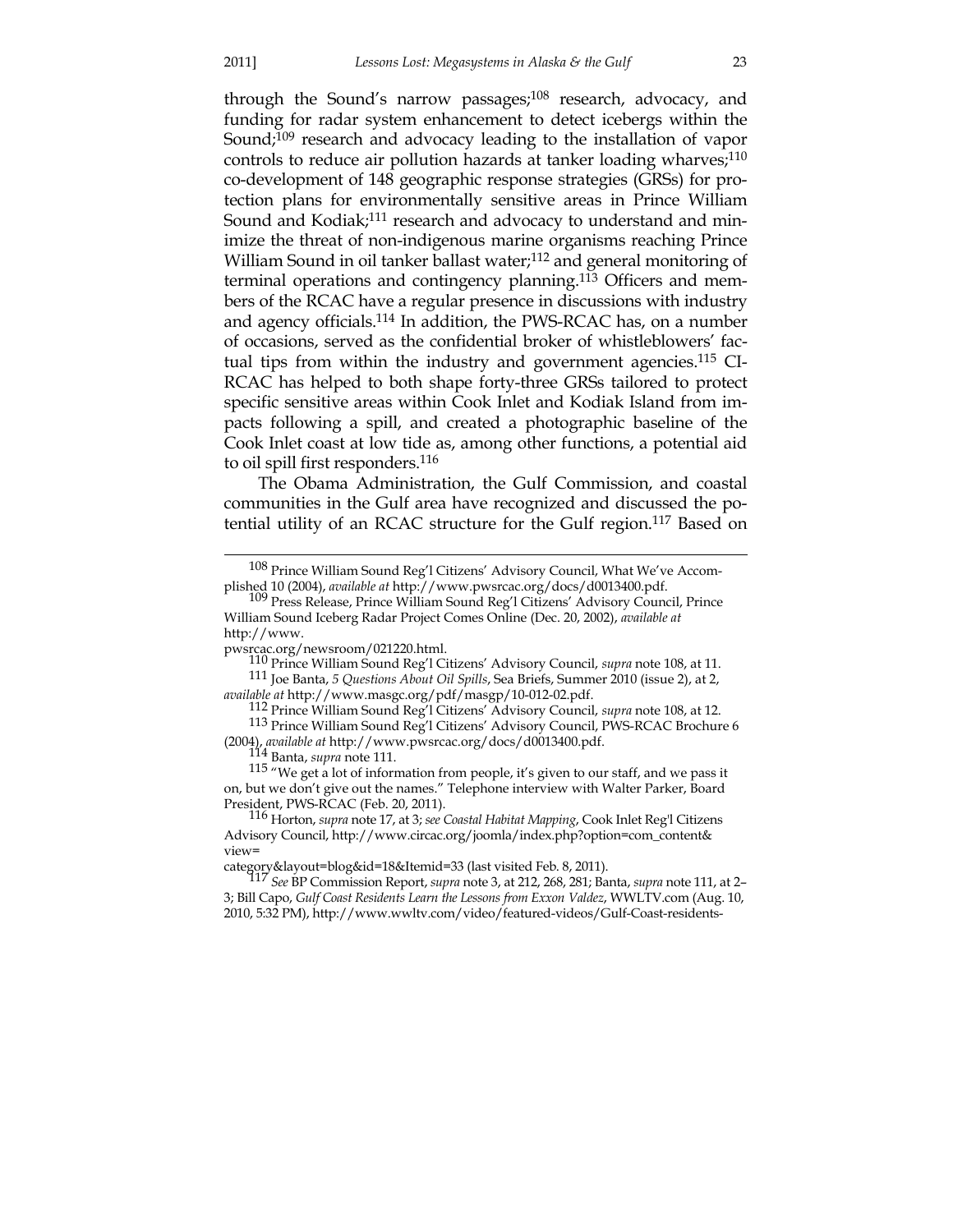the BP National Commission Report's recommendations, it is possible that upcoming amendments to OPA-90 will include a broadened authorization for RCACs on the Gulf and other national coastlines subject to drilling.118

 Had there been a Gulf RCAC, with representatives of the inshore and offshore commercial fisheries, sport fishing, tourism and recreation, it is unlikely that the recent rarefied technology of deepwater drilling would have been issued a permit without either an environmental review, acknowledgment of the potential for spills reaching beaches and shores, a practicable contingency plan, basic geological data from BP, or even considering the possibility of a blowout. Institutionalized representation of at-risk citizen interests and communities creates a dramatic change in the "low level of vigilance and a discomforting level of comfort between the industry and...regulators."119

#### B. *Challenges Posed by the RCAC Format*

 The Alaska experience, however, has demonstrated some intrinsic challenges to effective representation of societal interests external to dipolar industry-agency governance. First is the lack of subpoena power.120 Lobbyists in Congress successfully blocked subpoena authority for the RCACs in OPA-90, just as they blocked the grant of subpoena power for the current 2010 Commission.<sup>121</sup> Funding issues arise annually for CI-RCAC, which has to negotiate with the industry combine to

learn-the-lessons-from-Exxon-Valdez-100078984.html; Rhonda McBride, *Prince William Sound Council May be First of Many*, KTUU.com (Jan. 20, 2011, 7:24 PM), http://www.ktuu.com/

news/ktuu-prince-william-sound-citizens-01202011,0,5301633.story. 118 *See* BP Commission Report, *supra* note 3, at 212 ("Local citizen support is important. . . . Any structure should therefore include a citizens' advisory council to provide formal advice and a direct line to citizens' concerns."); *see also id.* at 268–69 ("In the Gulf, such a council should broadly represent the citizens' interests in the area, such as fishing and tourism, and possibly include representation from oil and gas workers as exofficio, non-voting members. The citizens' group could be funded by Gulf lease holders. The Commission further recommends that federal regulators be required to consult with the council on relevant issues, that operators provide the council with access to records and other information . . . ."). In its report to the President, the National Commission on the Deepwater Horizon spill makes numerous such recommendations that would require Congress to supply further authority and funding under the OPA-90 framework.

Congress to supply further authority and funding under the OPA-90 framework. 119 Alaska Comm'n Report, *supra* note 1, at 186; *see* Horton, *supra* note 17, at 1. 120 *See* Plater, *supra* note 3, at 11,046.

<sup>121</sup> *See id.*; John M. Broder, *Investigator Finds No Evidence That BP Took Shortcuts to Save Money*, N.Y. Times, Nov. Nov. 9, 2010, at A16; Siobhan Hughes & Ryan Dezember, *Oil-Spill Panel Pushes for Subpoena Power*, Wall St. J., Sept. 29, 2010, at A8.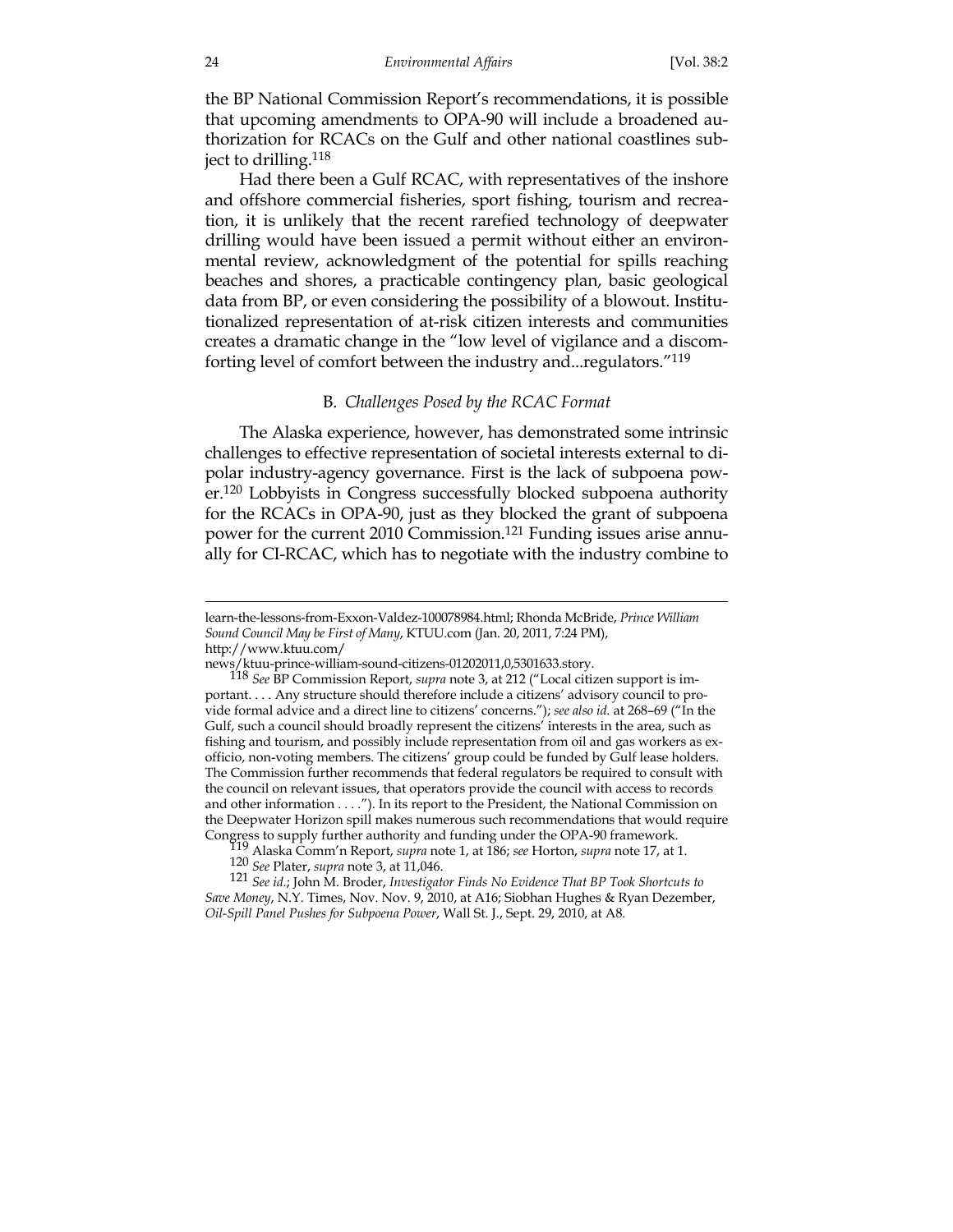justify its budget each year.<sup>122</sup> For a structural entity created to scrutinize industry and agency practices from an external public perspective, it is anomalous to require the scrutinizer to negotiate budget item approval from those being scrutinized.

 Further, there has been strong evidence of RCAC co-optation in the case of CI-RCAC.123 The PWS-RCAC, on the other hand, is almost entirely composed of citizen representatives who are inclined to extreme caution about risk.124 Prince William Sound citizens and local communities are not deeply tied to the oil industry as many in the Cook Inlet area are, but rather to fishing and natural resources— livelihoods which are directly threatened by oil spills.125 In Cook Inlet, however, the coastal communities are much more heavily dependent on oil payrolls,126 and oil-industry-dependent community officials sitting on that RCAC have consistently blunted the inquiries and riskmonitoring functions of the Council.127 De facto co-optation of council members can eliminate the independent perspective and therapeutic value of a citizen watchdog council, and collapse the external eye of the innovative citizen council model back into the old di-polar establishment. The politics of the CI-RCAC municipalities is strongly influenced by short term maximization of oil industry economic benefits, and tends to defer to the authority of corporate managers.<sup>128</sup>

 If there is a realistic risk that citizens' watchdog councils will be co-opted or suborned by pressures from the predominating industry

kenai/ (last visited Apr. 15, 2011) (showing that in 2007 gas and oil production within Kenai Peninsula Borough, where Cook Inlet is located, accounted for 4603 oil and gas related jobs within the region, and \$262.3 million in payroll to local residents—revealing that the largest employer in the region is the state government). 127 *See* Klouda, *supra* note 122; Frank Mullen, Editorial, *CIRCAC's Time Has Passed*,

 <sup>122</sup> *See* Naomi Klouda, *CIRCAC Removes Shavelson*, Homer Trib. (Sept. 8, 2010), http://homertribune.com/2010/09/circac-removes-shavelson/. 123 *See id.*

<sup>124</sup> *See* Horton, *supra* note 17, at 4.

<sup>125</sup> *See Valdez Impacts*, Alaska Oil & Gas Ass'n, http://www.aoga.org/facts-andfigures/

valdez/ (last visited Apr. 15, 2011) (showing that in 2007 the largest employer and largest industry within the Valdez Cordova Borough region was the fishing industry, accounting for significantly more direct jobs than the regional oil industry, and that the oil and gas industry contributed only \$53.4 million in payroll to the local residents, including all related

businesses). 126 *See Kenai Impacts*, Alaska Oil & Gas Ass'n, http://www.aoga.org/facts-andfigures/

Posting to *Point of View*, Homer Trib. (Sept. 22, 2010), http://homertribune.com/2010/ 09/circac%E2%80%99s-time-has-passed/; Horton, *supra* note 17, at 4.

<sup>128</sup> *See* Klouda, *supra* note 122; Mullen, *supra* note 127.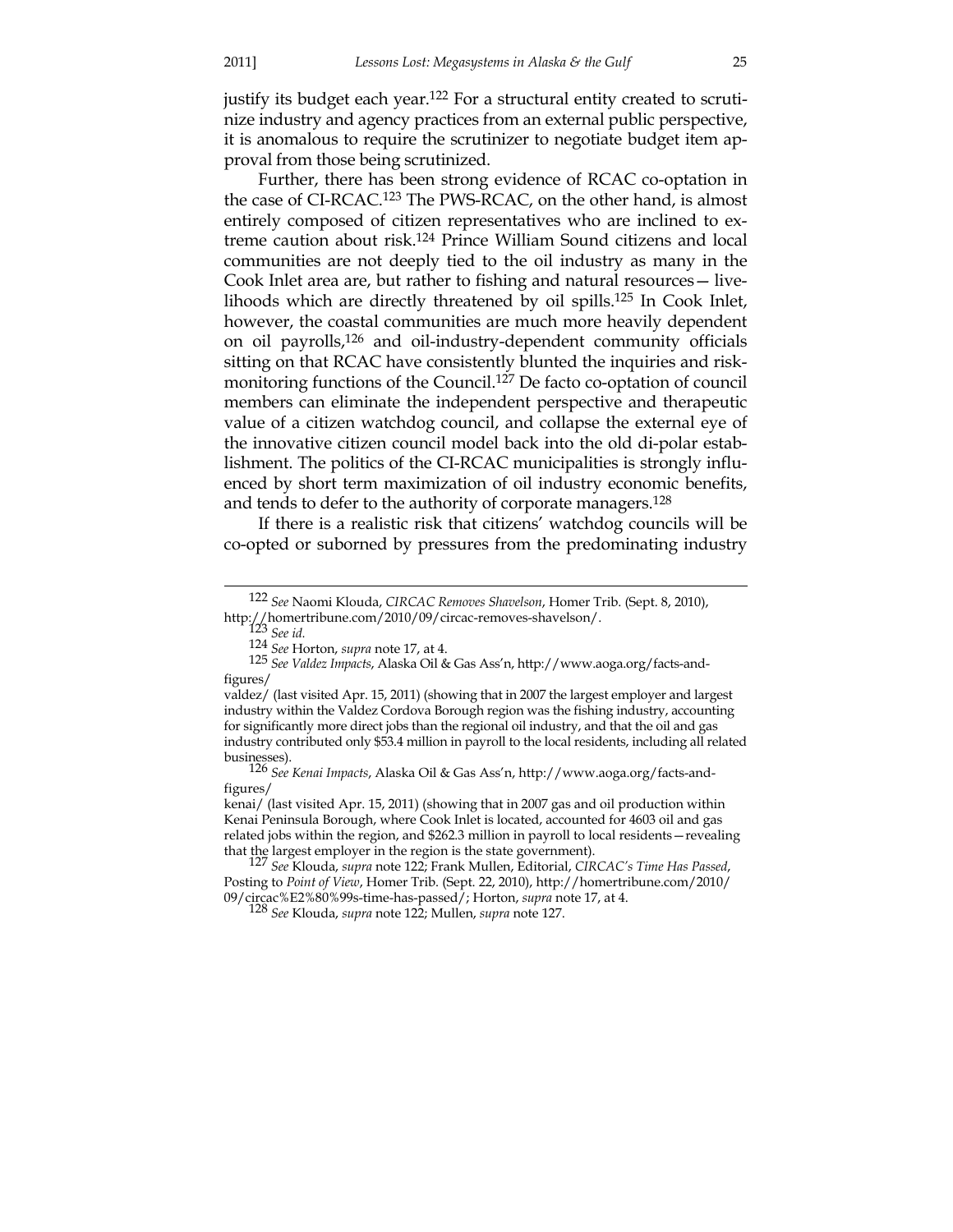or agency establishments that the councils are designed to monitor and counter-balance, the RCAC structure can be neutered. If industry or agency whistleblowers who need confidentiality in passing publicly significant information to an RCAC know that the council has membership allied to their employers, the information-brokering role of the RCAC is nullified. The composition of RCACs thus must be constituted to assure their independence and critical external public perspective, leading to suggestions that citizen membership cannot be aligned with the di-polar establishments that the council entity is designed to counter-balance.<sup>129</sup>

 Institutionalizing the presence of independent at-risk citizen monitors, funded by the implicated industries, fundamentally changes the centripetal tendency of di-polar industry-agency structures, opening them to transparency, increased compliance, and careenhancing public awareness. Adding this third leg to the di-polar default format for governance shifts the governmental geometry toward a Jeffersonian multicentric pluralism, where affected interests that were previously marginalized now are able to be actively involved in the governance process.130 The new triangulation created by RCACs and other third-party empowerments can help avoid losing public and individual values in the tangles of the traditionally insulated dipolar political-economic marketplace.

#### Conclusion

 In the aftermath of the Gulf of Mexico BP Deepwater Horizon blowout spill, the American governance system has the opportunity to harvest conclusions about causation—"why did this calamity happen?"—and about necessary fundamental changes in how we manage the extraction and transport of oil in the future. Poised against this corrective agenda is the natural tendency of the industry, and the com-

 <sup>129</sup> *See* Horton, *supra* note 17, at 1. This memorandum suggested that, as in various pollution regulatory boards, membership can exclude direct and indirect representatives of the regulated entities. *Id.* at 5. Precedent for this proposition comes from the federal pollution statutes and cases like *Bayside Timber Co. v. Board of Supervisors of San Mateo County*, 97 Cal. Rptr. 431, 439 (Ct. App. 1971) ("'It is an age-old principle of our law that no man should judge or otherwise officially preside over disputed matters in which he has a pecuniary interest. The rule is given expression in the law of trusts. It is against public policy to permit any person occupying fiduciary relations to be placed in such a position that he may be tempted to betray his duty as a trustee.'" (quoting Sims v. Petaluma Gaslight Co., 63 P. 1011, 1012 (Cal. 1901))). 130 *See* Horton, *supra* note 17, at 1.